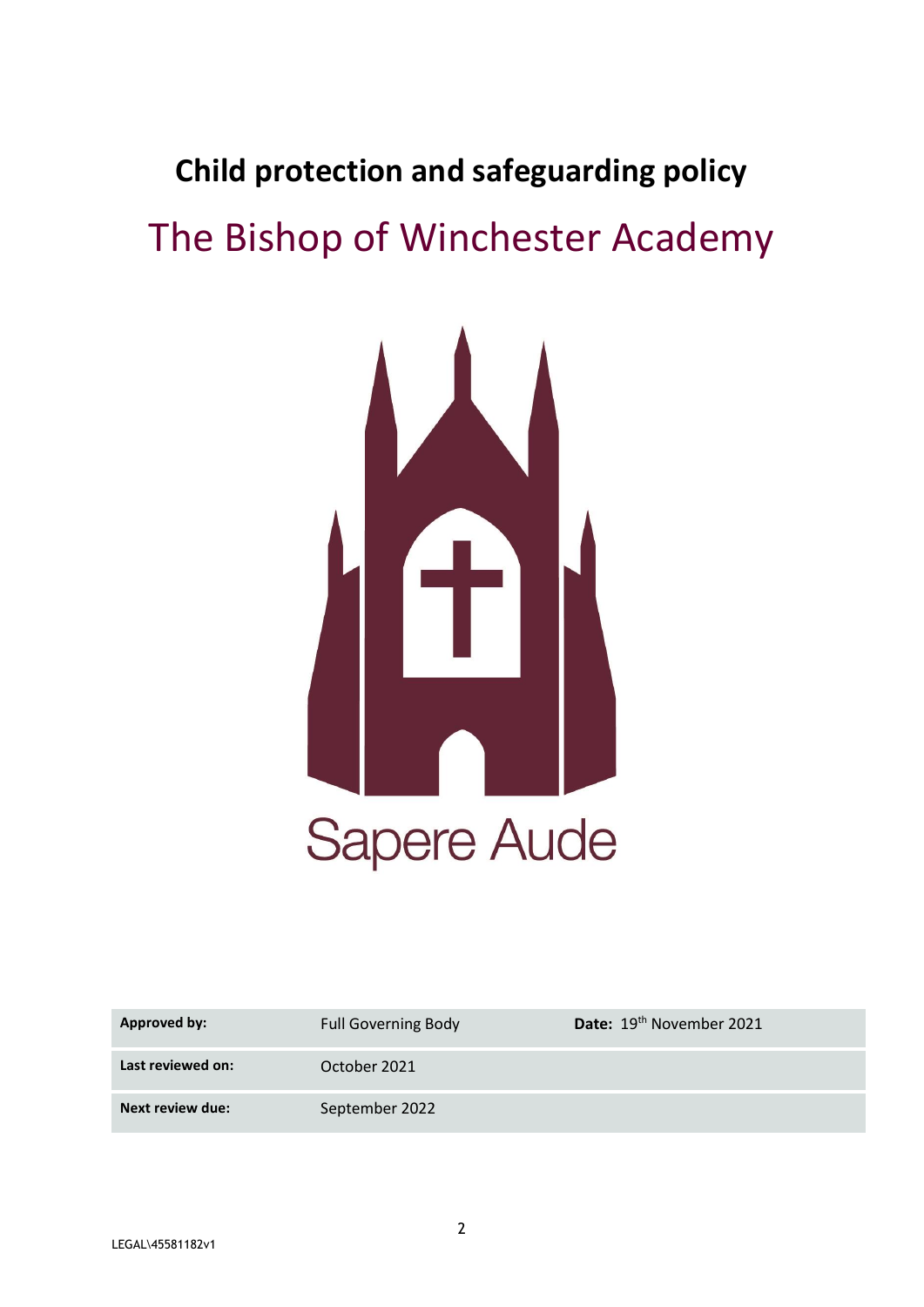## **Important contacts**

| ROLE/ORGANISATION                            | <b>NAME</b>    | <b>CONTACT DETAILS</b>  |
|----------------------------------------------|----------------|-------------------------|
| Designated safeguarding lead<br>(DSL)        | Amanda Hooper  | 07803 003977            |
|                                              |                | Amanda.hooper@tbowa.org |
| Deputy DSL                                   | Dawn Gibbs     | 07584 701176            |
|                                              |                | dawn.gibbs@tbowa.org    |
| Local authority designated officer<br>(LADO) | Laura Baldwin  | 01202 458101            |
| Chair of governors                           | Alan Hogg      | 01202 512697            |
| Link governor                                | David Thompson | 01202 512697            |
| Designated Teacher for Looked                | Carole Jeans   | 01202 512697            |
| After Children                               |                | Carole.jeans@tbowa.org  |
| Mental Health Senior Lead                    | Amanda Hooper  | 07803 003977            |
|                                              |                | Amanda.hooper@tbowa.org |
| On Line Safety Champion                      | Suzie Jones    | suzie.jones@tbowa.org   |
| Channel helpline                             |                | 020 7340 7264           |

## **Sponsors' Statement**

All The Bishop of Winchester Academy policies exist to support the Sponsors' vision, Christian ethos and values that are embedded in the day-to-day and long term running of the academy. Each policy evidences the commitment of the Sponsors to the principles and values of honesty, respect, hospitality, compassion, love, forgiveness, self-discipline, creativity and hope. This policy contributes to the development of young people and the community through all Academy activities.

## **Introduction**

As a Church of England Academy, the Christian ethos of love, respect, care and forgiveness for all members of the community, will be promoted throughout The Bishop of Winchester Academy. All students should be provided with a safe and secure learning environment, promoting a climate where students feel confident about sharing any concerns they have, enabling to achieve their full potential.

The Bishop of Winchester Academy fully recognises its responsibilities for safeguarding and child protection. The Bishop of Winchester Academy recognises that academy staff are in regular and frequent contact with children, and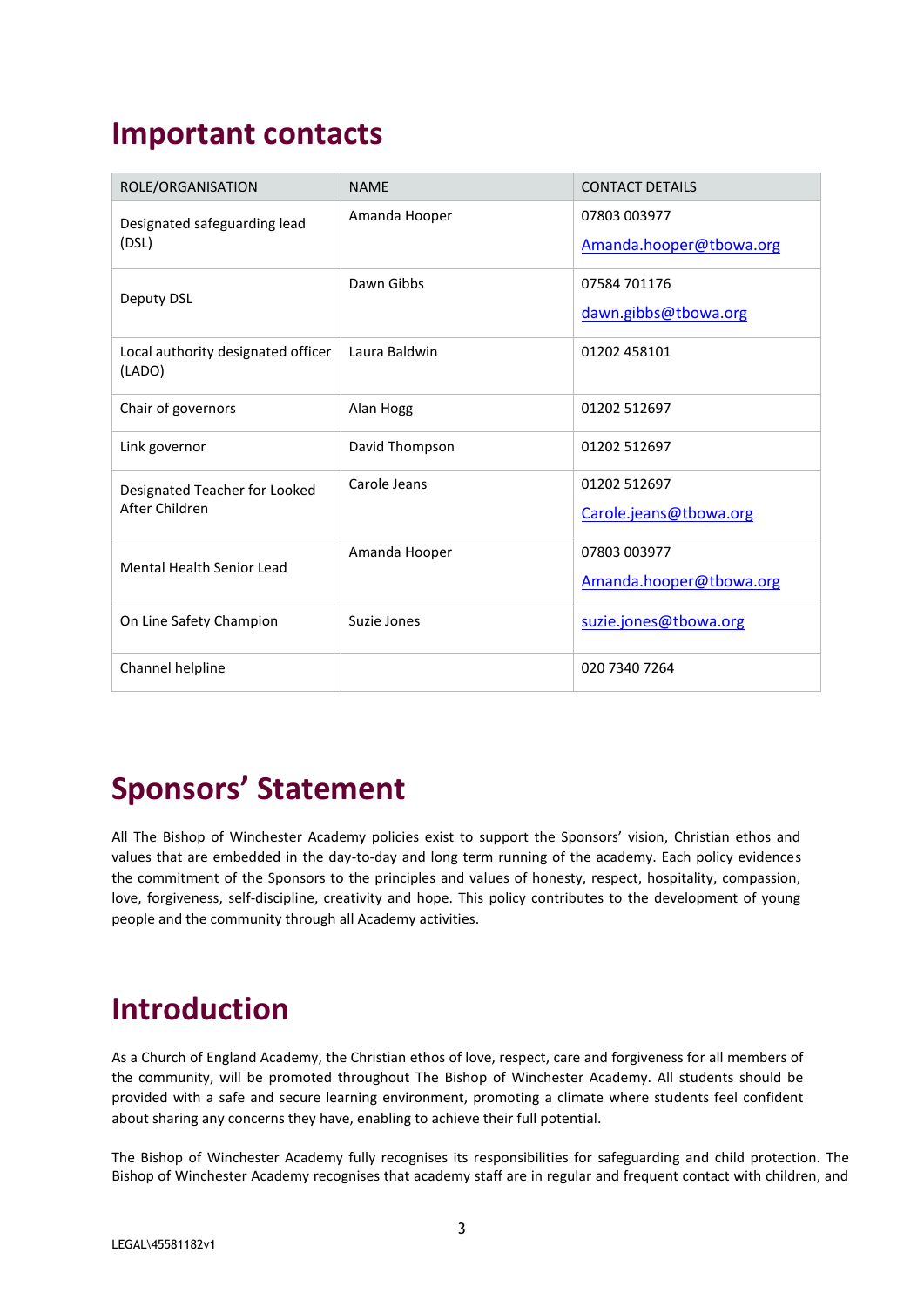therefore are particularly well placed to observe signs of abuse. The academy is aware of the responsibilities which all staff have with regard to the protection of children from abuse and from inappropriate and inadequate care. Therefore, the academy is committed to reacting in accordance with the student's home Local Authority procedures in all cases where there is concern.

## **Our strong safeguarding culture**

Why it is important

- Safeguarding is everyone's responsibility and it is the duty of The Bishop of Winchester Academy Trust to safeguard and promote the welfare of children. This is our core safeguarding principle.
- In adhering to this principle we focus on providing a safe and welcoming environment for all of our children regardless of age, ability, culture, race, language, religion, gender identity or sexual identity. All of our children have equal rights to support and protection.
- One of the cornerstones of our safeguarding culture is this policy and the procedures contained within it. This policy applies to all staff, volunteers and governors, all of whom are trained upon its contents and on their safeguarding duties. We update this policy at least annually to reflect changes to law and guidance and best practice.
- This policy should be read alongside our other safeguarding policies, which are set out in Appendix Two.
- What it means for our students
- We work with our local safeguarding partners to promote the welfare of children and protect them from harm. This includes providing a co-ordinated offer of early help when additional needs of children are identified and contributing to inter-agency plans which provide additional support to the child.
- All of our staff have an equal responsibility to act on any suspicion or disclosure that may indicate that a child is at risk of harm. Any students or staff involved in child protection or safeguarding issue will receive appropriate support.
- Our strong safeguarding culture ensures that we treat all students with respect and involve them in decisions that affect them. We encourage positive, respectful and safe behaviour among students and we set a good example by conducting ourselves appropriately.
- Identifying safeguarding and child protection concerns often begin with recognising changes in students' behaviour and knowing that these changes may be signs of abuse, neglect or exploitation. Challenging behaviour may be an indicator of abuse.
- All our staff will reassure children that their concerns and disclosures will be taken seriously and that they will be supported and kept safe

## **Safeguarding legislation and guidance**

The following safeguarding legislation and guidance has been considered when drafting this policy:

- Keeping Children Safe in Education (2021)
- Working Together to Safeguarding Children (2018)
- What to do if you're worried a child is being abused (2015)
- The Teacher Standards 2012
- The Safeguarding Vulnerable Groups Act 2006
- Section 157 of the Education Act 2002
- The Education (Independent School Standards) Regulations 2014
- The Domestic Abuse Act 2021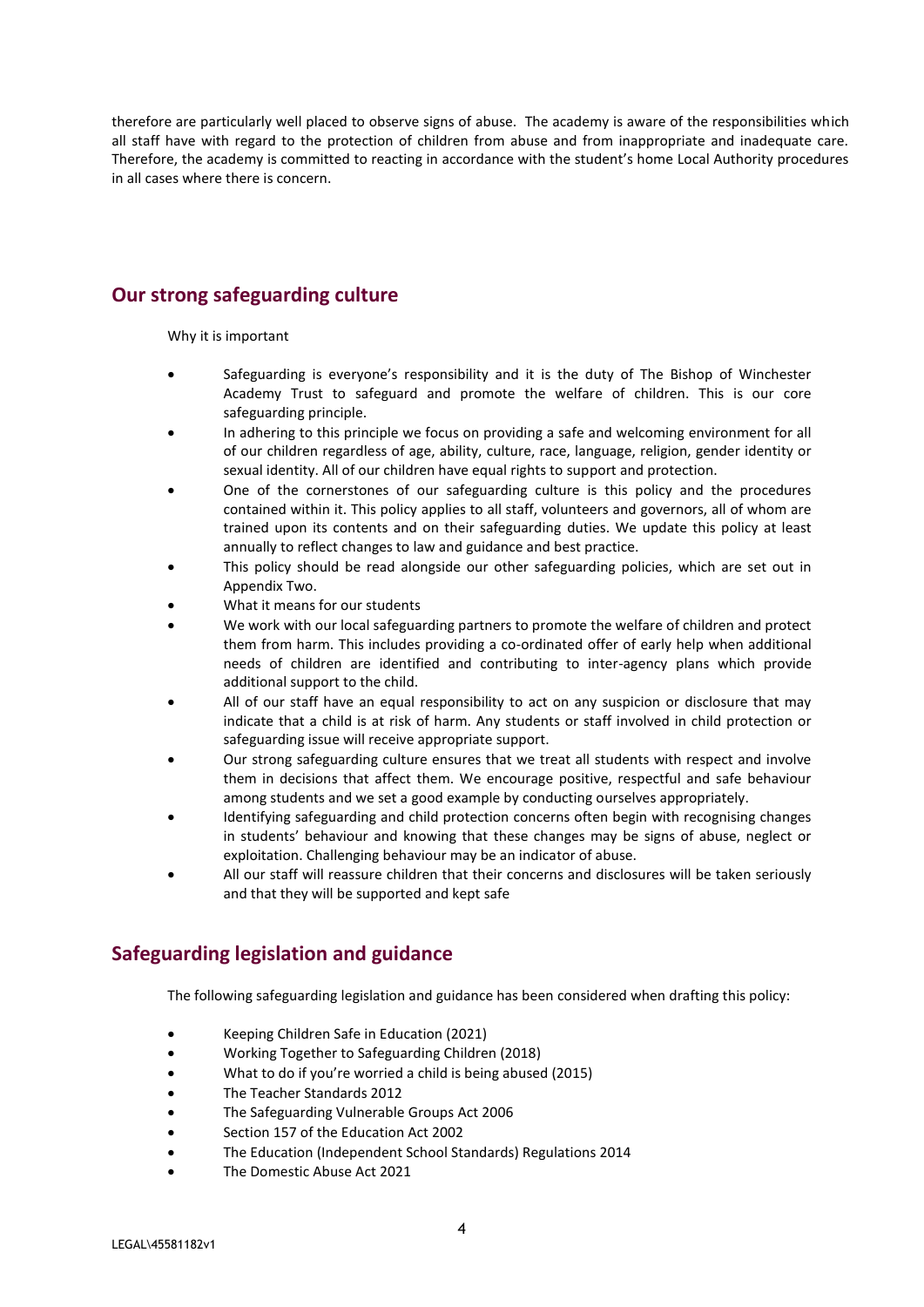## **Roles and responsibilities**

## **The Designated Safeguarding Lead (DSL) is:**

Amanda Hooper, Vice Principal

Contact details: email: [Amanda.hooper@tbowa.org](mailto:Amanda.hooper@tbowa.org) Tel: 07803 003977

## **The deputy DSL(s) is/are:**

Dawn Gibbs, Education Social Worker Contact details: email: [dawn.gibbs@tbowa.org](mailto:dawn.gibbs@tbowa.org) Tel: 07584 701176

Carole Jeans, Deputy SENCo

Contact details: email: [carole.jeans@tbowa.org](mailto:carole.jeans@tbowa.org)

## **On Line Safety Champion**

Suzie Jones

Contact details: email: [suzie.jones@tbowa.org](mailto:suzie.jones@tbowa.org)

#### **The safeguarding governor is:**

David Thompson

Contact details: email: [office@tbowa.org](mailto:office@tbowa.org)

## **The principal is:**

Paul McKeown

Contact details: email: [paul.mckeown@tbowa.org](mailto:paul.mckeown@tbowa.org)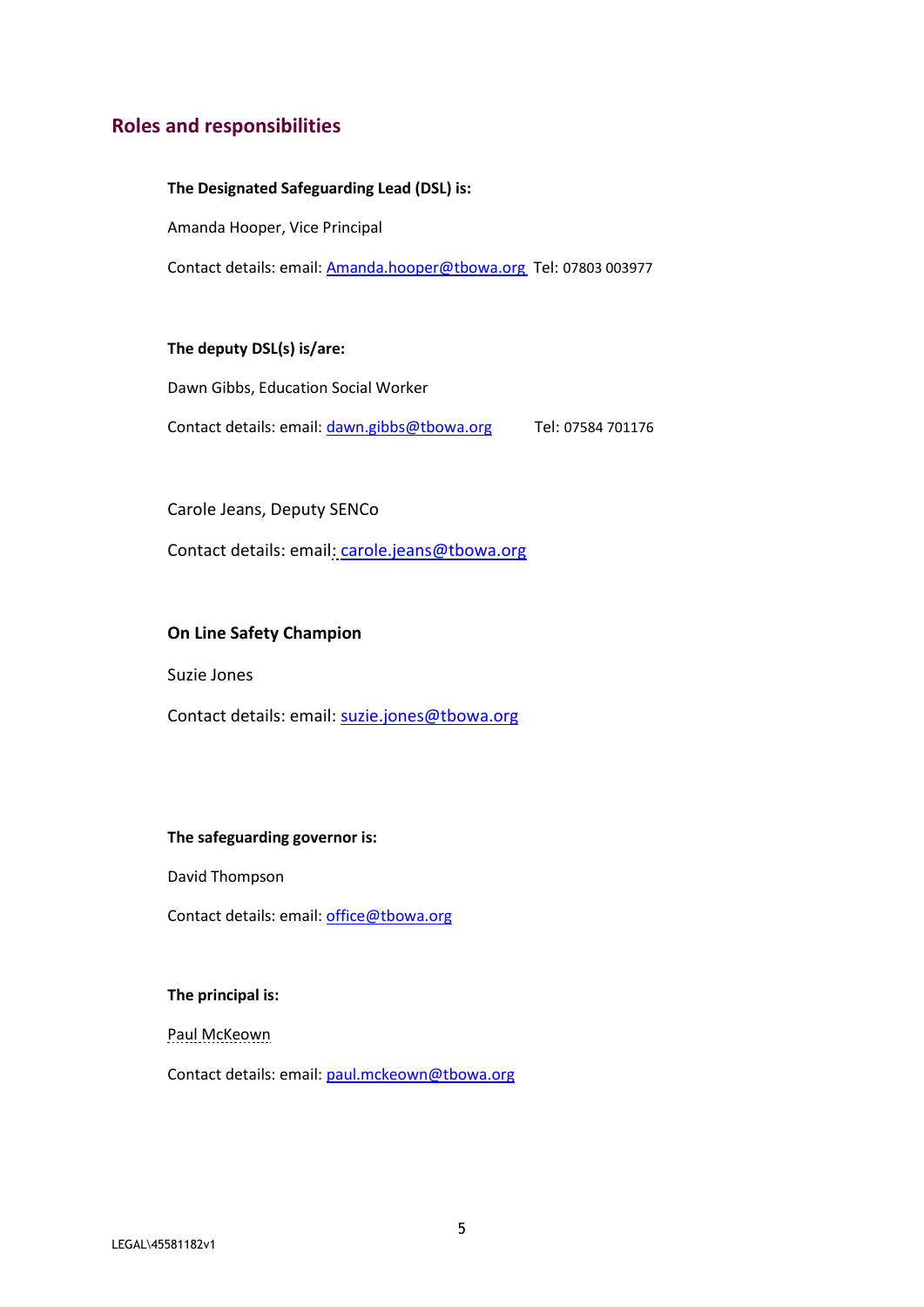#### The Designated Safeguarding Lead (DSL) and Deputy Safeguarding Leads:

The designated safeguarding lead takes **lead responsibility** for safeguarding and child protection in the academy. The DSL duties include:

- ensuring child protection policies are known, understood and used appropriately by staff
- working with the board of trustees and governing body to ensure that the Trust's child protection policies are reviewed annually and that the procedures are reviewed regularly
- acting as a source of support, advice and expertise for all staff on child protection and safeguarding matters
- acting as a point of contact with the three safeguarding partners
- making and managing referrals to children's social care, the police, or other agencies
- taking part in strategy discussions and inter-agency meetings
- liaising with the "case manager" and the designated officer(s) at the local authority if allegations are made against staff
- making staff aware of training courses and the latest local safeguarding arrangements available through the local safeguarding partner arrangements
- transferring the child protection file to a child's new school

Our Deputy DSL(s) is/are trained to the same level as the DSL and support(s) the DSL with safeguarding matters on a day to day basis.

- During term time, the DSL will be available during school hours for staff to discuss any safeguarding concerns.
- The DSL can be contacted out of school hours if necessary by email on [safeguarding@tbowa.org](mailto:safeguarding@tbowa.org)
- When the DSL is absent, the deputies Dawn Gibbs, Education Social Worker; Carole Jeans, Assistant SENCo; Fay Kirby, Deputy Vice Principal; Simmone Lewendon, Deputy Vice Principal – will act as cover.
- If the DSL and deputies are not available, Sarah Hatton, Head of Administrative Services, should be informed of any issues.
- The DSL will be given the time, funding, training, resources and support to:
- Provide advice and support to other staff on child welfare and child protection matters
	- o Take part in strategy discussions and inter-agency meetings and/or support other staff to do so
	- o Contribute to the assessment of children
	- o Refer suspected cases, as appropriate, to the relevant body (local authority children's social care, Channel programme, Disclosure and Barring Service, and/or police), and support staff who make such referrals directly
- The DSL will also keep the Principal informed of any issues, and liaise with local authority case managers and designated officers for child protection concerns as appropriate.

#### Online Safety Champion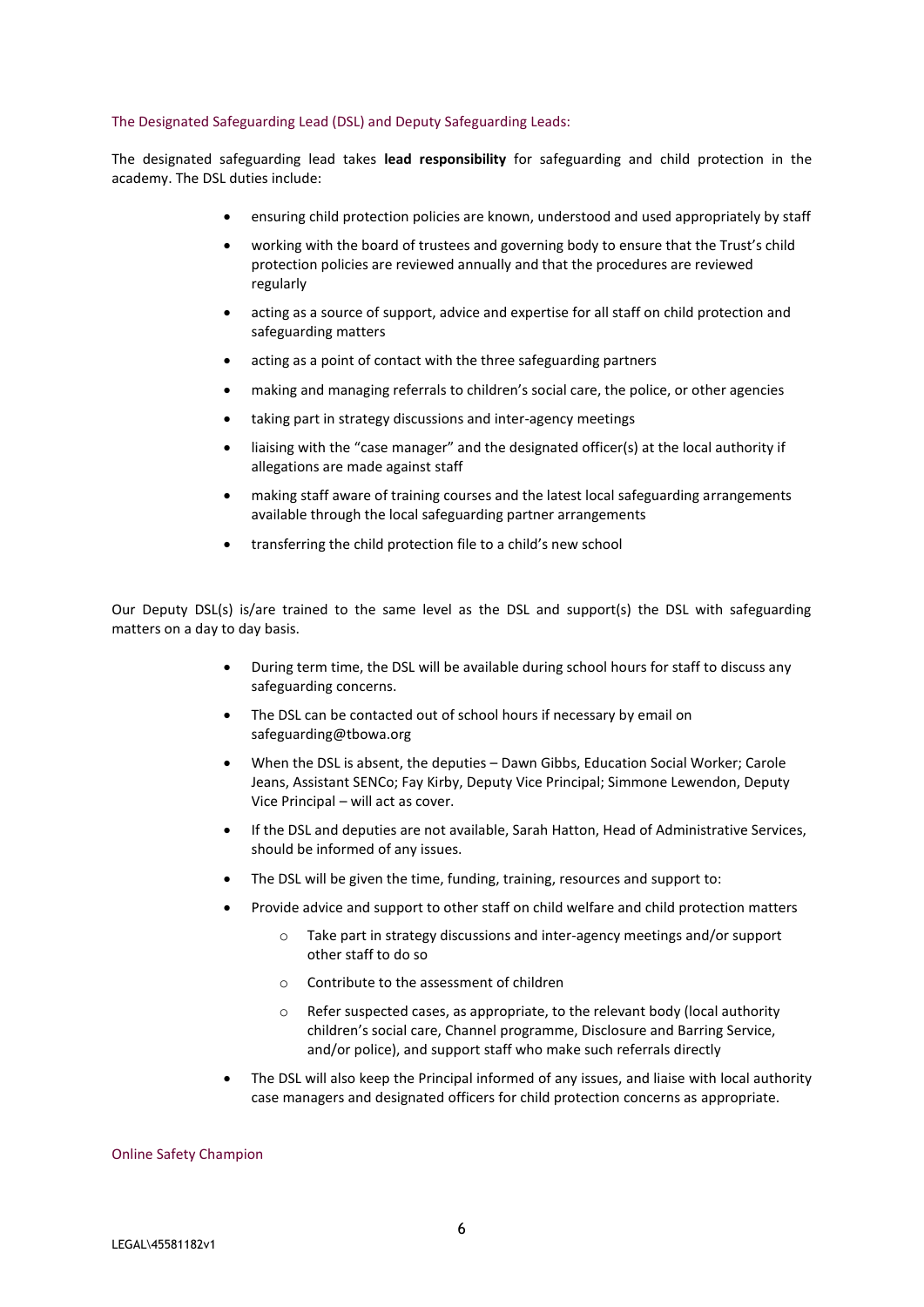Our Online Safety Champion is trained to support the academy with any online safeguarding matters.

#### The safeguarding governor

The role of the safeguarding governor is to provide support and challenge to the DSL and the leadership of the academy on how they manage safeguarding so that the safety and wellbeing of the children can continuously improve. The role includes:

- understanding the requirements of the Governance Handbook and Keeping Children Safe in Education 2021
- supporting and challenging the DSL on the standards of safeguarding at the academy
- confirming that consistent and compliant safeguarding practice takes place across the academy
- reporting to the board of trustees about the standard of safeguarding in the academy

The DSL, Deputies and the safeguarding governor meet on a regular basis to discuss safeguarding issues and to agree steps to continuously improve safeguarding practices in the academy.

#### All Staff

All staff will read and understand part 1 and Annex A of the Department for Education's statutory safeguarding guidance[, Keeping Children Safe in Education,](https://www.gov.uk/government/publications/keeping-children-safe-in-education--2) and review this guidance at least annually.

All staff will be aware of:

- Our systems which support safeguarding, including this child protection and safeguarding policy, staff policies, the role and identity of the designated safeguarding lead (DSL) and deputies, the behaviour policy, and the safeguarding response to children who go missing from education
- The early help process (sometimes known as the common assessment framework) and their role in it, including identifying emerging problems, liaising with the DSL, and sharing information with other professionals to support early identification and assessment
- Staff Code of Conduct: (for safer working practice):
	- o The academy is committed to positive academic, social and emotional outcomes for our students underpinned by a strong safeguarding ethos. We are equally committed to the protection and welfare of our staff, who are expected to adhere to the highest standards of professional behaviour.
	- o The Staff Code of Conduct sets out behaviours that should be avoided as well as those that constitute safe practice and supports our commitment to safeguarding children.
	- $\circ$  Teaching staff are additionally expected to act within the guidance of 'personal and professional conduct' section of the Teachers' Standards.
- The process for making referrals to local authority children's social care and for statutory assessments that may follow a referral, including the role they might be expected to play
- What to do if they identify a safeguarding issue or a child tells them they are being abused or neglected, including specific issues such as FGM, and how to maintain an appropriate level of confidentiality while liaising with relevant professionals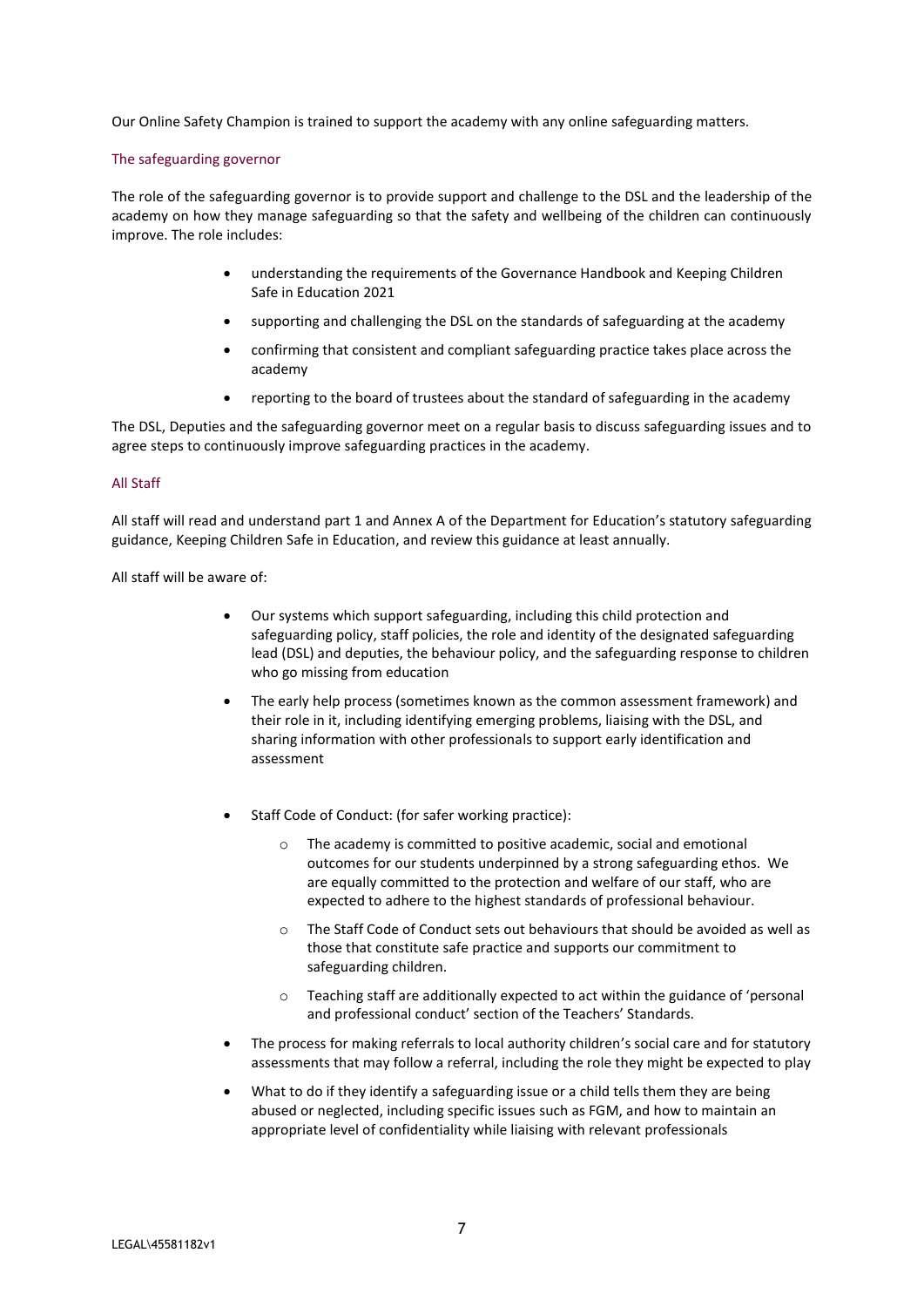• The signs of different types of abuse and neglect, as well as specific safeguarding issues, such as child sexual exploitation (CSE), indicators of being at risk from or involved with serious violent crime, FGM and radicalisation

## **Children who may be particularly vulnerable**

Some children are at greater risk of abuse. This increased risk can be caused by many factors including social exclusion, isolation, discrimination and prejudice. To ensure that all of our students receive equal protection, we give special consideration to children who:

- are vulnerable because of their race, ethnicity, religion, disability, gender identity or sexuality
- are vulnerable to being bullied, or engaging in bullying
- are at risk of sexual exploitation, forced marriage, female genital mutilation, or being drawn into extremism
- live in chaotic or unsupportive home situations
- live transient lifestyles or live away from home or in temporary accommodation
- are affected by parental substance abuse, domestic violence or parental mental health needs
- do not have English as a first language

## **Children with special educational needs and disabilities**

Children with special educational needs (SEN) and disabilities can face additional safeguarding challenges. Additional barriers can exist when recognising abuse and neglect in this group of children, which can include:

- assumptions that indicators of possible abuse such as behaviour, mood and injury relate to the child's disability without further exploration;
- being more prone to peer group isolation that other children;
- the potential for children with SEN and disabilities being disproportionally impacted by behaviours such as bullying, without outwardly showing any signs; and
- communication barriers and difficulties in overcoming these barriers.

Our staff are trained to be aware of and identify these additional barriers to ensure this group of children are appropriately safeguarded.

## **Children missing education**

Children missing education, particularly repeatedly, can be an indicator of abuse and neglect, including sexual abuse or exploitation, child criminal exploitation, mental health problems, risk of travelling to conflict zones, risk of female genital mutilation or risk of forced marriage. Our staff are alert to these risks.

We closely monitor attendance, absence and exclusions and our Deputy DSL/Education Social Worker will take appropriate action including notifying the local authority, particularly where children go missing on repeated occasions and/or are missing for periods during the school day.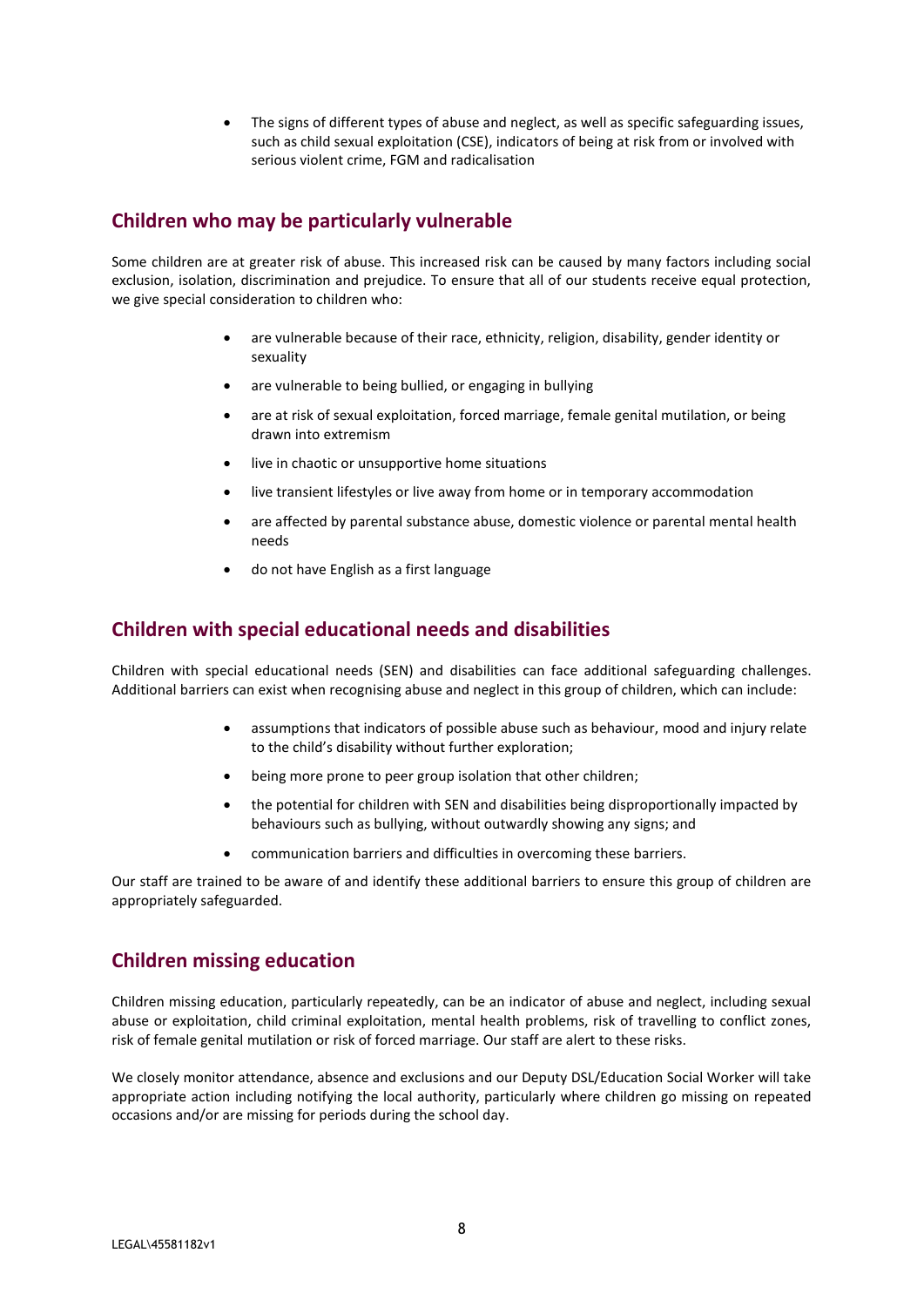## **Mental health**

Schools have an important role to play in supporting the mental health and wellbeing of their pupils.

All staff are aware that mental health problems can be an indicator that a child has suffered or is at risk of suffering abuse, neglect or exploitation. Staff are also aware that where children have suffered adverse childhood experiences those experiences can impact on their mental health, behaviour and education.

Where staff are concerned that a child's mental health is also a safeguarding concern, they will discuss it with the DSL or a deputy.

## **Peer on peer abuse**

Peer on peer abuse – children harming other children - is unacceptable and will be taken seriously; it will not be tolerated or passed off as 'banter', 'just having a laugh', 'part of growing up' or 'boys being boys'. It is more likely that boys will be perpetrators of peer on peer abuse and girls victims, but allegations will be dealt with in the same manner, regardless of whether they are made by boys or girls.

All staff should be clear about the school's policy and procedures for addressing peer on peer abuse.

Peer on peer abuse can take many forms, including:

- **physical abuse** such as shaking, hitting, biting, kicking or hair pulling
- **bullying**, including cyberbullying, prejudice-based and discriminatory bullying
- **sexual violence and harassment** such as rape and sexual assault or sexual comments and inappropriate sexual language, remarks or jokes
- **causing someone to engage in sexual activity without consent**, such as forcing someone to strip, touch themselves sexually, or to engage in sexual activity with a third party
- **upskirting**, which involves taking a picture under a person's clothing without their knowledge for the purposes of sexual gratification or to cause humiliation, distress or alarm
- **consensual and non-consensual sharing of nude and semi-nude images and/or videos (also known as sexting or youth produced sexual imagery**) including pressuring others to share sexual content
- **abuse in intimate personal relationships between peers (also known as teenage relationship abuse)** - such as a pattern of actual or threatened acts of physical, sexual or emotional abuse, perpetrated against a current or former partner
- **initiation/hazing** used to induct newcomers into sports team or school groups by subjecting them to potentially humiliating or abusing trials with the aim of creating a bond

Different gender issues can be prevalent when dealing with peer on peer abuse, for example girls being sexually touched/assaulted or boys being subject to initiation/hazing type violence.

All staff recognise that that even if there are no reported cases of peer on peer abuse, such abuse may still be taking place but is not being reported.

#### Minimising risk

We take the following steps to minimise or prevent the risk of peer on peer abuse: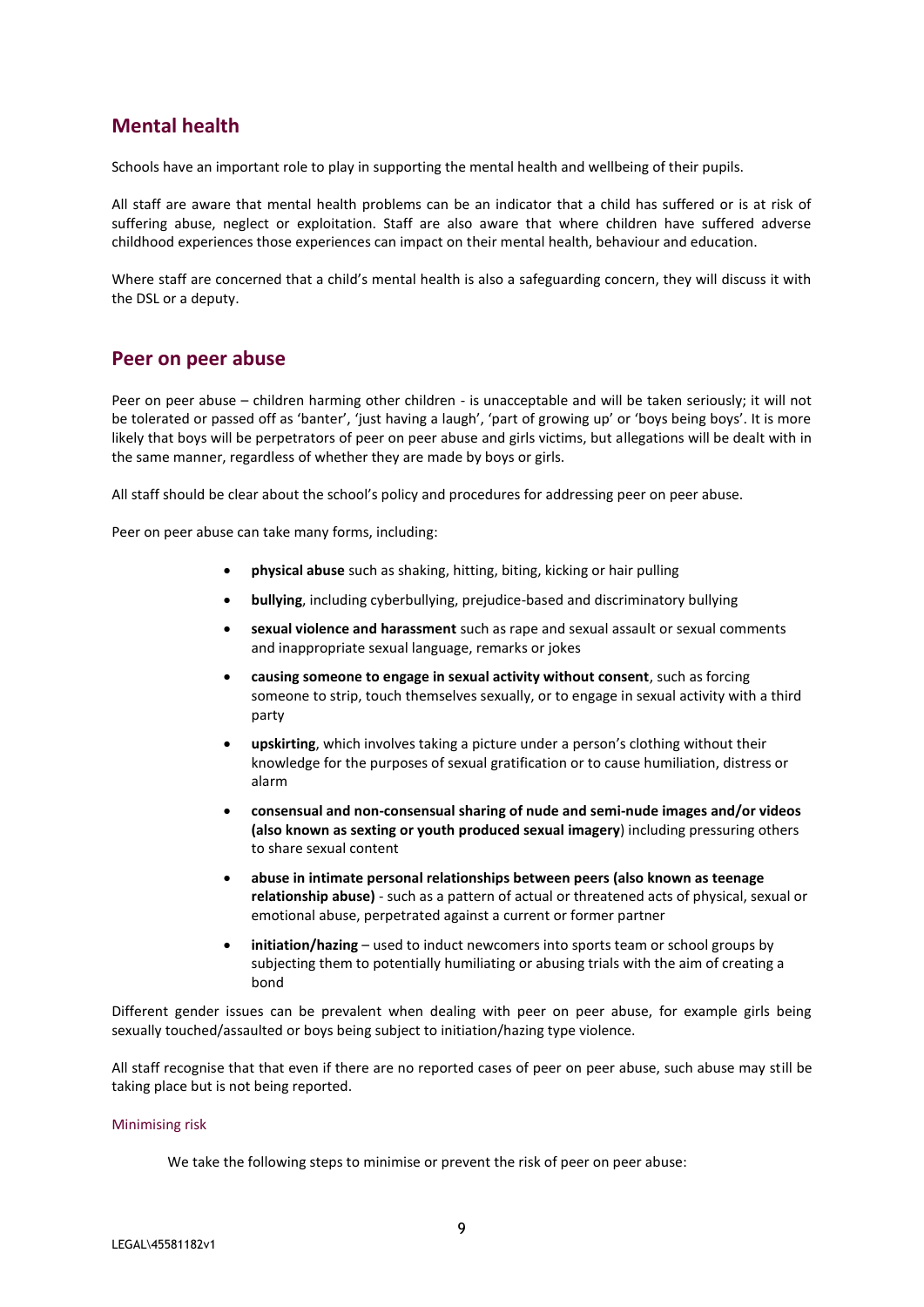- Promoting an open and honest environment where children feel safe and confident to share their concerns and worries
- Using assemblies to outline acceptable and unacceptable behaviour
- Using RE and PSHE to educate and reinforce our messages through stories, role play, current affairs and other suitable activities
- Ensuring that the school is well supervised, especially in areas where children might be vulnerable.

#### Investigating allegations

All allegations of peer on peer abuse should be passed to the Deputy DSL/Education Social Worker immediately who will investigate and manage the allegation as follows:

- **Gather information** children and staff will be spoken with to gather relevant information.
- **Decide on action** if it is believed that any child is at risk of significant harm, a referral will be made to children's social care. The Deputy DSL/Education Social Worker will then work with children's social care to decide on next steps, which may include contacting the police. In other cases, we may follow our behaviour policy alongside this Child Protection Policy.
- **Inform parents**  we will usually discuss concerns with the parents. However, our focus is the safety and wellbeing of the student and so if the school believes that notifying parents could increase the risk to a child or exacerbate the problem, advice will first be sought from children's social care and/or the police before parents are contacted.
- **Recorded** all concerns, discussions and decisions made, and the reasons for those decisions will be recorded in writing, kept confidential and stored securely on the school's child protection and safeguarding systems and/or in the child's separate child protection file. The record will include a clear and comprehensive summary of the concern, details of how the concern was followed up and resolved, and a note of the action taken, decisions reached and the outcome.

Where allegations of a sexual nature are made, the school will follow the statutory guidance set out in Part 5 of Keeping Children Safe in Education 2021

- Children can report allegations or concerns of peer on peer abuse to any staff member and that staff member will pass on the allegation to the DSL in accordance with this policy. To ensure children can report their concerns easily, the school has the following system in place for children to confidently report abuse:
- Once reported staff will act immediately and report the information to the DSL/DDSL.

It is important to note that children may not find it easy to tell staff about abuse verbally. Children can show signs or act in ways that they hope adults will notice and react to. In some cases the victim may not make a direct report. They may tell a friend, and they may report this to a member of staff, or a member of staff may overhear a conversation. The initial response to a report from a child is incredibly important, and all reports will be taken seriously.

All victims are reassured that they are being taken seriously regardless of how long it has taken them to come forward, and that they will be supported and kept safe. Abuse that takes place outside of the academy or online is treated equally as seriously. A victim is never given the impression that they are creating a problem by reporting the abuse, and are never made to feel ashamed for making the report.

If possible two members of staff will be present, one of them being the DSL or DDSL, although this is not always possible.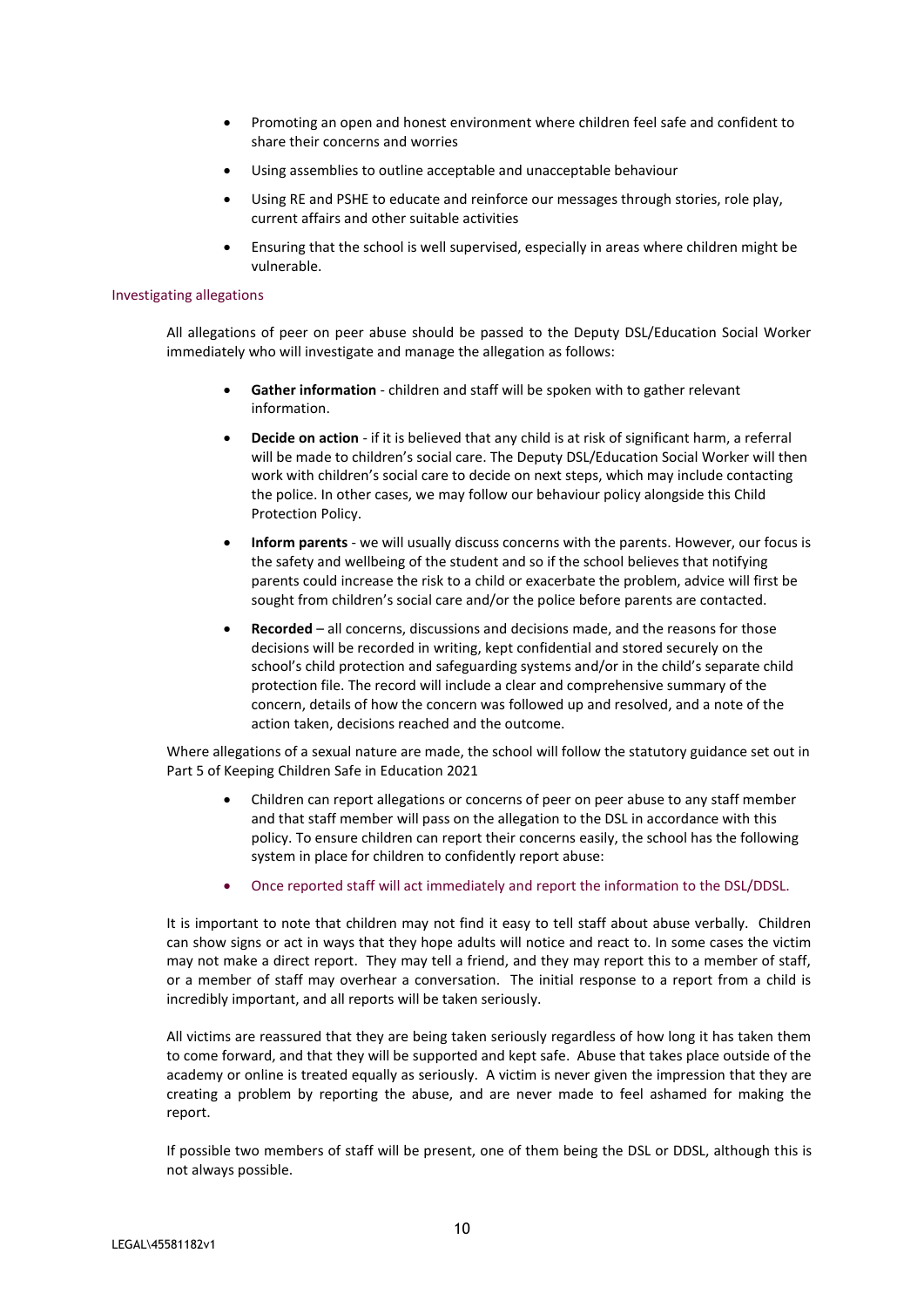All allegations will be treated seriously and information obtained in order that the correct form of action can be taken. In the case of online abuse, devices may be confiscated, but it is important that staff do not view or forward on illegal images. Information will be reported immediately to MASH police.

All victims will be listened to carefully, reflecting back, using the child's language, being nonjudgmental, being clear about boundaries and how the report will be progressed, not asking leading questions and only prompting the child where necessary with open questions – where, when, what, etc. It is important to note that whilst leading questions should be avoided, staff can ask children if they have been harmed and what the nature of that harm was.

When there has been a report of sexual violence, the designated safeguarding lead (or a deputy) will make an immediate risk and needs assessment. Where there has been a report of sexual harassment, the need for a risk assessment will be considered on a case-by-case basis. The risk and needs assessment will consider:

- the victim, especially their protection and support;
- whether there may have been other victims,
- the alleged perpetrator(s); and
- all the other children, (and, if appropriate, adult students and staff) at the academy, especially any actions that are appropriate to protect them from the alleged perpetrator(s), or from future harms.

The DSL/DDSL will ensure they are engaging with children's social care and specialist services as required. Where there has been a report of sexual violence, it is likely that professional risk assessments by social workers and or sexual violence specialists will be required. The above academy risk assessment is not intended to replace the detailed assessments of expert professionals. Any such professional assessments should be used to inform the academy's approach to supporting and protecting the student and updating their own.

All information will be collated and a decision made by the DSL/DDSL as to the next form of action. All staff are aware that confidentiality cannot be promised and that information has to be shared with the appropriate people. Students will be reassured, and it made very clear that they are not in any trouble and that they will receive the appropriate support necessary to help them.

#### Supporting those involved

- The support required for the student who has been harmed will depend on their particular circumstance and the nature of the abuse. The support we provide could include some restorative justice work or counselling and mentoring.
- Support may also be required for the student that caused harm. We will seek to understand why the student acted in this way and consider what support may be required to help the student and/or change behaviours. The consequences for the harm caused or intended will be addressed.

## **Serious violence**

All staff are made aware of indicators that children are at risk from or are involved with serious violent crime. These include increased absence, a change in friendships or relationships with older individuals or groups, a significant decline in performance, signs of self-harm or a significant change in wellbeing, or signs of assault or unexplained injuries. Unexplained gifts could also indicate that children have been approached by or are involved with individuals associated with criminal gangs.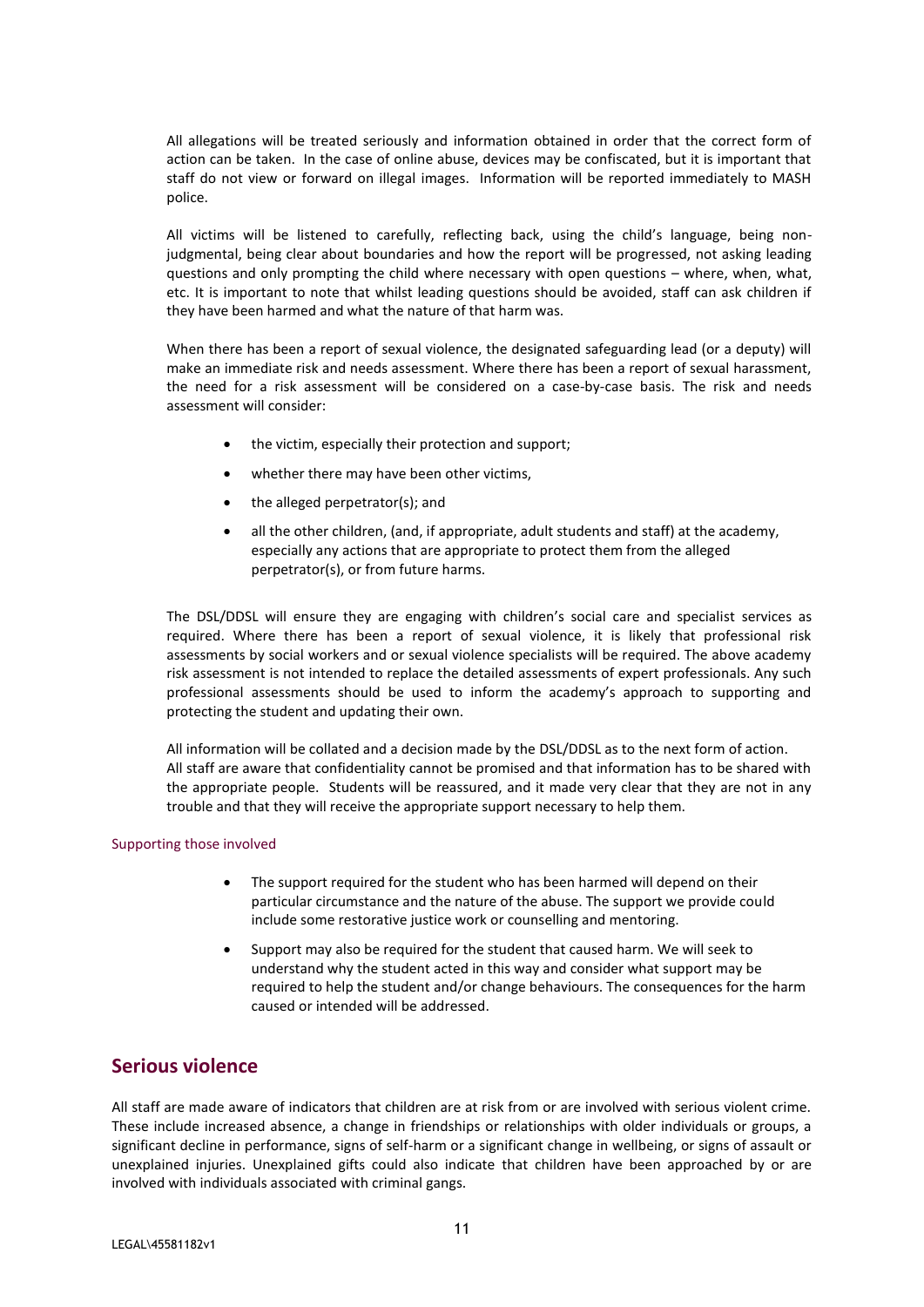All staff are made be aware of the range of risk factors which increase the likelihood of involvement in serious violence, such as being male, having been frequently absent or permanently excluded from school, having experienced maltreatment and having been involved in offending, such as theft or robbery.

## **Child Criminal Exploitation (CCE) and Child Sexual Exploitation (CSE)**

Both CCE and CSE are forms of abuse and both occur where an individual or group takes advantage of an imbalance of power to coerce, manipulate or deceive a child into taking part in sexual or criminal activity in exchange for something the victim needs or wants, and/or for the financial advantage or increased status of the perpetrator or facilitator and/or through violence or the threat of violence. This power imbalance can be due to a range of factors, including:

- Age
- **Gender**
- Sexual identity
- Cognitive ability
- Physical strength
- **Status**
- Access to economic or other resources

The abuse can be perpetrated by individuals or groups, males or females, and children or adults. They can be one-off occurrences or a series of incidents over time and may or may not involve force or violence. Exploitation can be physical and take place online.

## **Child Criminal Exploitation (CCE)**

CCE can include children being forced or manipulated into transporting drugs or money through county lines, working in cannabis factories, shoplifting or pickpocketing, being forced or manipulated into committing vehicle crime or threatening/committing serious violence to others.

Children can become trapped by this exploitation as perpetrators can threaten victims (and their families) with violence or entrap and coerce them into debt. They may be coerced into carrying weapons such as knives or carry a knife for a sense of protection.

Children involved in criminal exploitation often commit crimes themselves. They may still have been criminally exploited even if the activity appears to be something they have agreed or consented to.

It is important to note that the experience of girls who are criminally exploited can be very different to that of boys and both boys and girls being criminally exploited may be at higher risk of sexual exploitation.

## **CCE Indicators**

CCE indicators can include children who:

- appear with unexplained gifts or new possessions
- associate with other young people involved in exploitation
- suffer from changes in emotional well-being
- misuse drugs or alcohol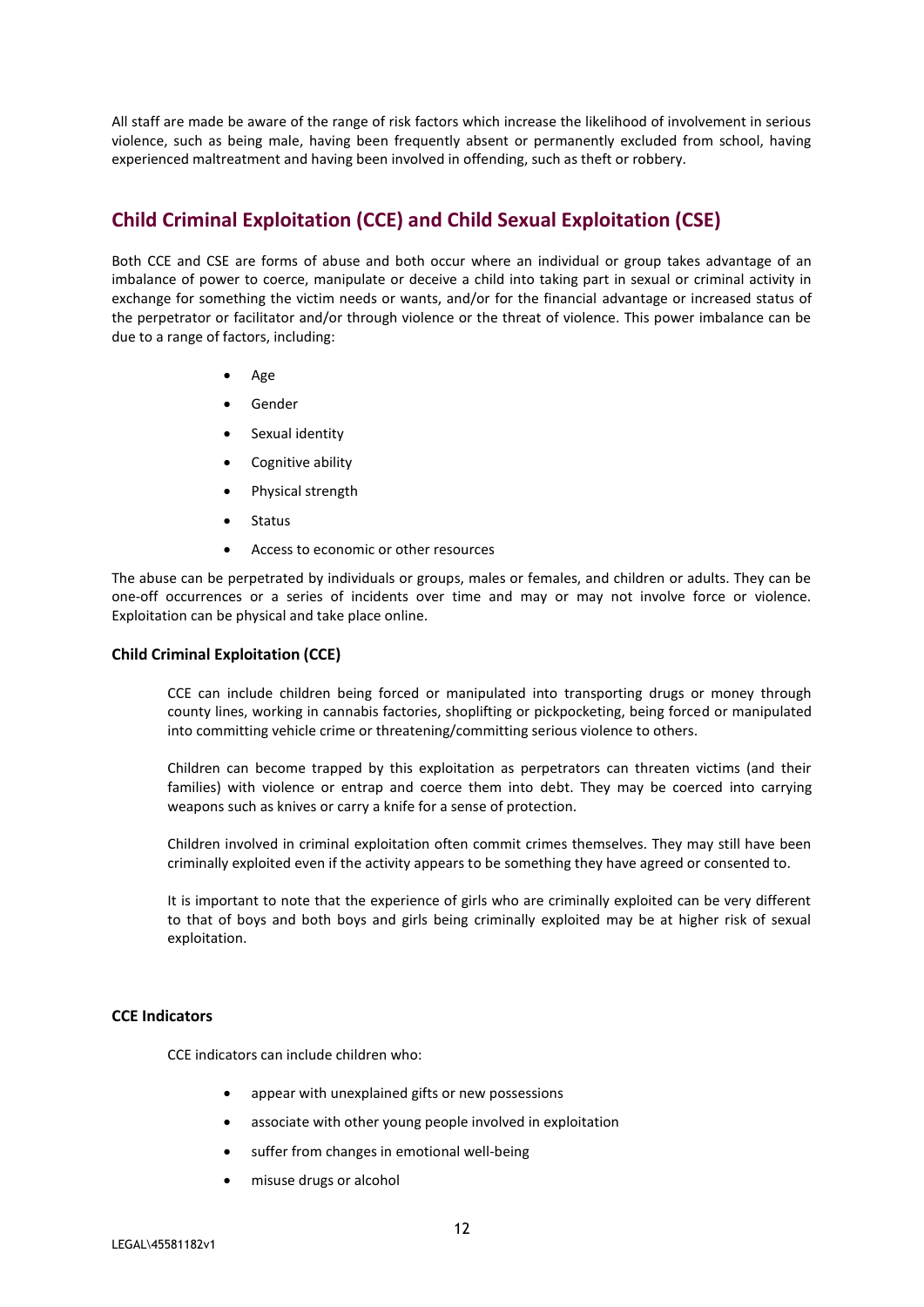- go missing for periods of time or regular return home late
- regularly miss school or education or do not take part in education

#### **Child Sexual Exploitation (CSE)**

- CSE is a form of child sexual abuse which may involve physical contact, including assault by penetration (for example, rape or oral sex) or nonpenetrative acts such as masturbation, kissing, rubbing and touching outside clothing. It may include non-contact activities, such as involving children in the production of sexual images, forcing children to look at sexual images or watch sexual activities, encouraging children to behave in sexually inappropriate ways or grooming a child in preparation for abuse.
- CSE can occur over time or be a one-off occurrence and may happen without the child's immediate knowledge e.g. through others sharing videos or images of them on social media.
- CSE can affect any child, who has been coerced into engaging in sexual activities. This includes 16 and 17 year olds who can legally consent to have sex. Some children may not realise they are being exploited e.g. they believe they are in a genuine romantic relationship.
- Sexual exploitation is a serious crime and can have a long-lasting adverse impact on a child's physical and emotional health. It may also be linked to child trafficking.

## **CSE Indicators**

The above indicators can also be indicators of **CSE**, as can children who:

- have older boyfriends
- suffer sexually transmitted infections or become pregnant

We include the risks of criminal and sexual exploitation in our PSHE and RE curriculum. It is often the case that the child does not recognise the coercive nature of the exploitative relationship and does not recognise themselves as a victim.

Victims of criminal and sexual exploitation can be boys or girls and it can have an adverse impact on a child's physical and emotional health.

All staff are aware of the indicators that children are at risk of or are experiencing CCE or CSE. All concerns are reported immediately to the Deputy DSL/Education Social Worker. Staff must always act on any concerns that a child is suffering from or is at risk of criminal or sexual exploitation.

## **County Lines**

County lines is a term used to describe gangs and organised criminal networks involved in exporting illegal drugs around the country using dedicated mobile phone lines. Children and vulnerable adults are exploited to move, store and sell drugs and money, with offenders often using coercion, intimidation, violence and weapons to ensure compliance of victims.

County lines exploitation can occur where an individual or group takes advantage of an imbalance of power to coerce, manipulate or deceive a child. This power imbalance can be due to the same range of factors set out at paragraph 10.1 of this policy.

Children can be targeted and recruited into county lines in a number of locations, including schools and colleges. Indicators of county lines include those indicators set out at 10.3 of this policy, with the main indicator being missing episodes from home and/or school.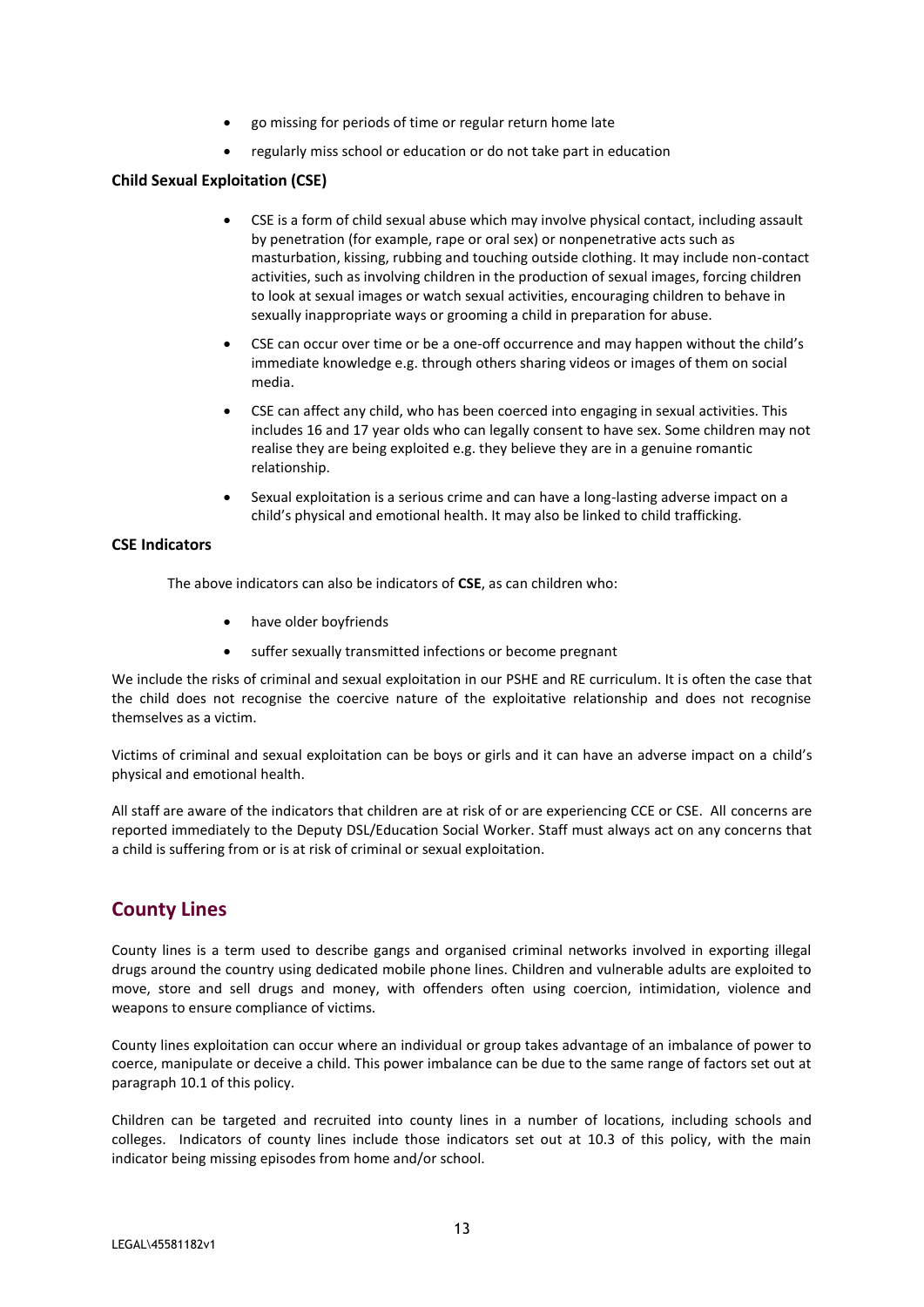Additional specific indicators that may be present where a child is criminally exploited include children who:

- go missing and are subsequently found in areas away from home
- have been the victim or perpetrator of serious violence (e.g. knife crime)
- are involved in receiving requests for drugs via a phone line, moving drugs, handing over and collecting money for drugs
- are exposed to techniques such as 'plugging', where drugs are concealed internally to avoid detection
- are found in accommodation with which they have no connection or in a hotel room where there is drug activity
- owe a 'debt bond' to their exploiters
- have their bank accounts used to facilitate drug dealing.

All staff are aware of indicators that children are at risk from or experiencing criminal exploitation. The main indicator is increased absence during which time the child may have been trafficked for the purpose of transporting drugs or money.

#### **Sharing nudes and semi-nudes**

Sharing photos, videos and live streams online is part of daily life for many children and young people, enabling them to share their experiences, connect with friends and record their lives. Sharing nudes and seminudes means the sending or posting online of nude or semi-nude images, videos or live streams by young people under the age of 18. This could be via social media, gaming platforms, chat apps or forums, or carried out offline between devices via services like Apple's AirDrop.

The term 'nudes' is used as it is most commonly recognised by young people and more appropriately covers all types of image sharing incidents. Alternative terms used by children and young people may include 'dick pics' or 'pics'. Other terms used in education include 'sexting', youth produced sexual imagery' and 'youth involved sexual imagery'.

The motivations for taking and sharing nudes and semi-nudes are not always sexually or criminally motivated. Such images may be created and shared consensually by young people who are in relationships, as well as between those who are not in a relationship. It is also possible for a young person in a consensual relationship to be coerced into sharing an image with their partner. Incidents may also occur where:

- children and young people find nudes and semi-nudes online and share them claiming to be from a peer
- children and young people digitally manipulate an image of a young person into an existing nude online
- images created or shared are used to abuse peers e.g. by selling images online or obtaining images to share more widely without consent to publicly shame

All incidents involving nude or semi-nude images will be managed as follows:

- The incident will be referred to the Deputy DSL/Education Social Worker immediately and the Deputy DSL/Education Social Worker will discuss it with the appropriate staff. If necessary, the Deputy DSL/Education Social Worker may also interview the children involved.
- Parents will be informed at an early stage and involved in the process unless there is good reason to believe that involving parents would put a child at risk of harm.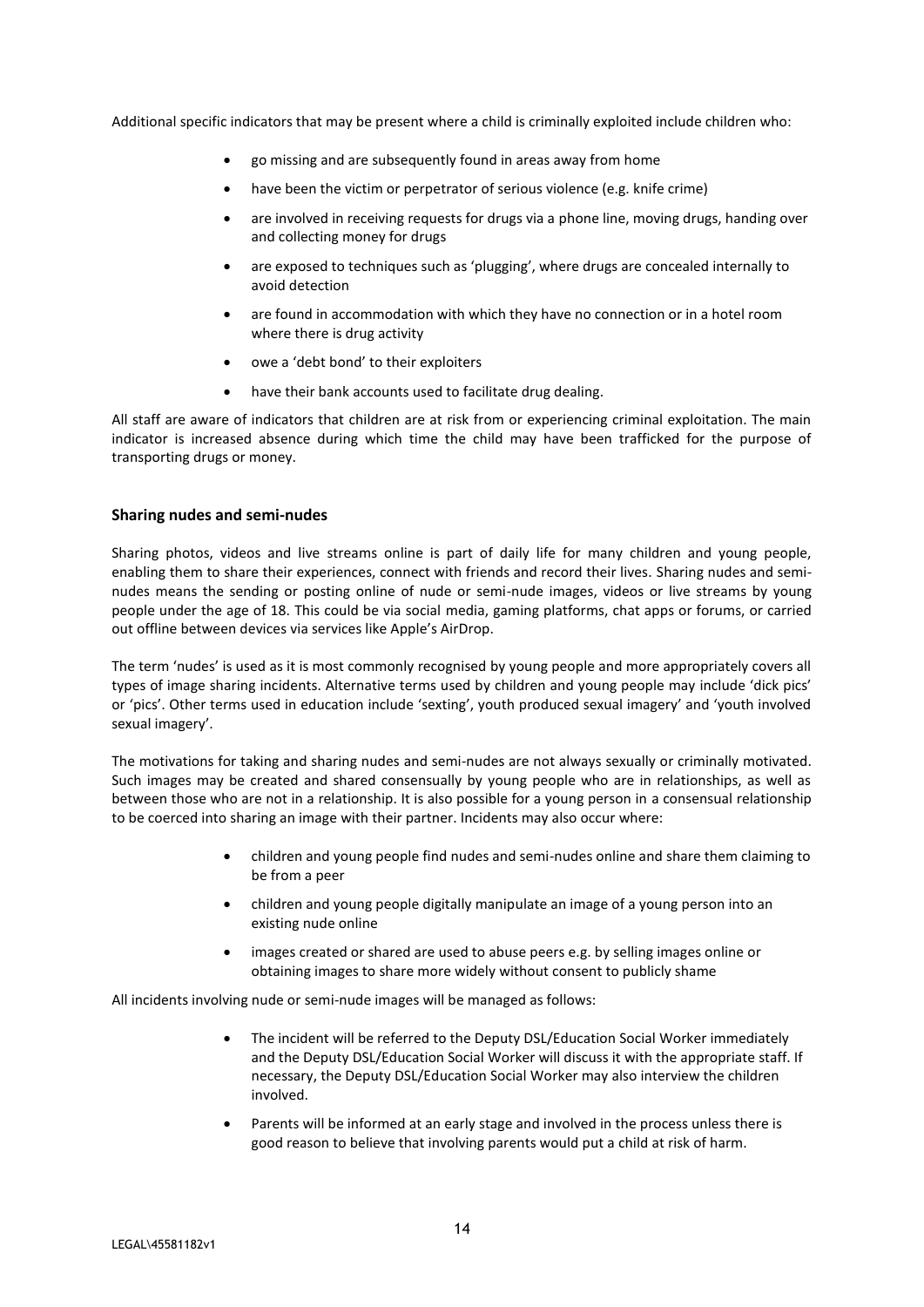• At any point in the process, if there is a concern a young person has been harmed or is at risk of harm we will refer the matter to the police and/or children's social care.

The UK Council for Internet Safety updated its advice for managing incidences of sharing nudes and seminudes in December 2020 - [UKCIS advice 2020](https://www.gov.uk/government/publications/sharing-nudes-and-semi-nudes-advice-for-education-settings-working-with-children-and-young-people/sharing-nudes-and-semi-nudes-advice-for-education-settings-working-with-children-and-young-people) . The school will have regard to this advice when managing these issues.

## **Online safety**

It is essential that children are safeguarded from potentially harmful and inappropriate online material. As well as educating children about online risks, we have appropriate filtering and monitoring systems in place to limit the risk of children being exposed to inappropriate content, subjected to harmful online interaction with other users and to ensure their own personal online behaviour does not put them at risk.

Online safety risks can be categorised into four areas of risk:

- **Content**: being exposed to illegal, inappropriate or harmful content such as pornography, fake news, misogyny, self-harm, suicide, radicalisation and extremism
- **Contact**: being subjected to harmful online interaction with other users such as peer to peer pressure and adults posing as children or young adults to groom or exploit children
- **Conduct**: personal online behaviour that increases the likelihood of, or causes, harm such as making, sending and receiving explicit images, sharing other explicit images and online bullying
- **Commerce**: risks such as online gambling, inappropriate advertising, phishing or financial scams.

All staff are aware of these risk areas and should report any concerns to the DSL.

## **Domestic abuse**

The Domestic Abuse Act 2021 introduces a legal definition of domestic abuse and recognises the impact of domestic abuse on children if they see, hear or experience the effects of abuse.

Domestic violence abuse is any incident or pattern of incidents of controlling, coercive, threatening behaviour, violence or abuse, between those aged 16 or over who are, or have been, intimate partners or family members regardless of gender or sexuality. It includes people who have been or are married, are or have been civil partners, have agreed to marry one another or each have or have had a parental relationship in relation to the same child. It can include psychological, physical, sexual, financial and emotional abuse.

Anyone can be a victim of domestic abuse, regardless of sexual identity, age, ethnicity, socioeconomic status, sexuality or background and domestic abuse can take place inside or outside of the home.

Children can witness and be adversely affected by domestic violence in their home life. Experiencing domestic abuse and exposure to it can have long lasting negative impact on children a serious emotional and psychological impact on children, and in some cases, a child may blame themselves for the abuse or may have had to leave the family home as a result.

Where police have been called to a domestic violence incident where children are in the household and experienced that incident, the police will inform the DSL. This ensures that the school has up to date safeguarding information about the child.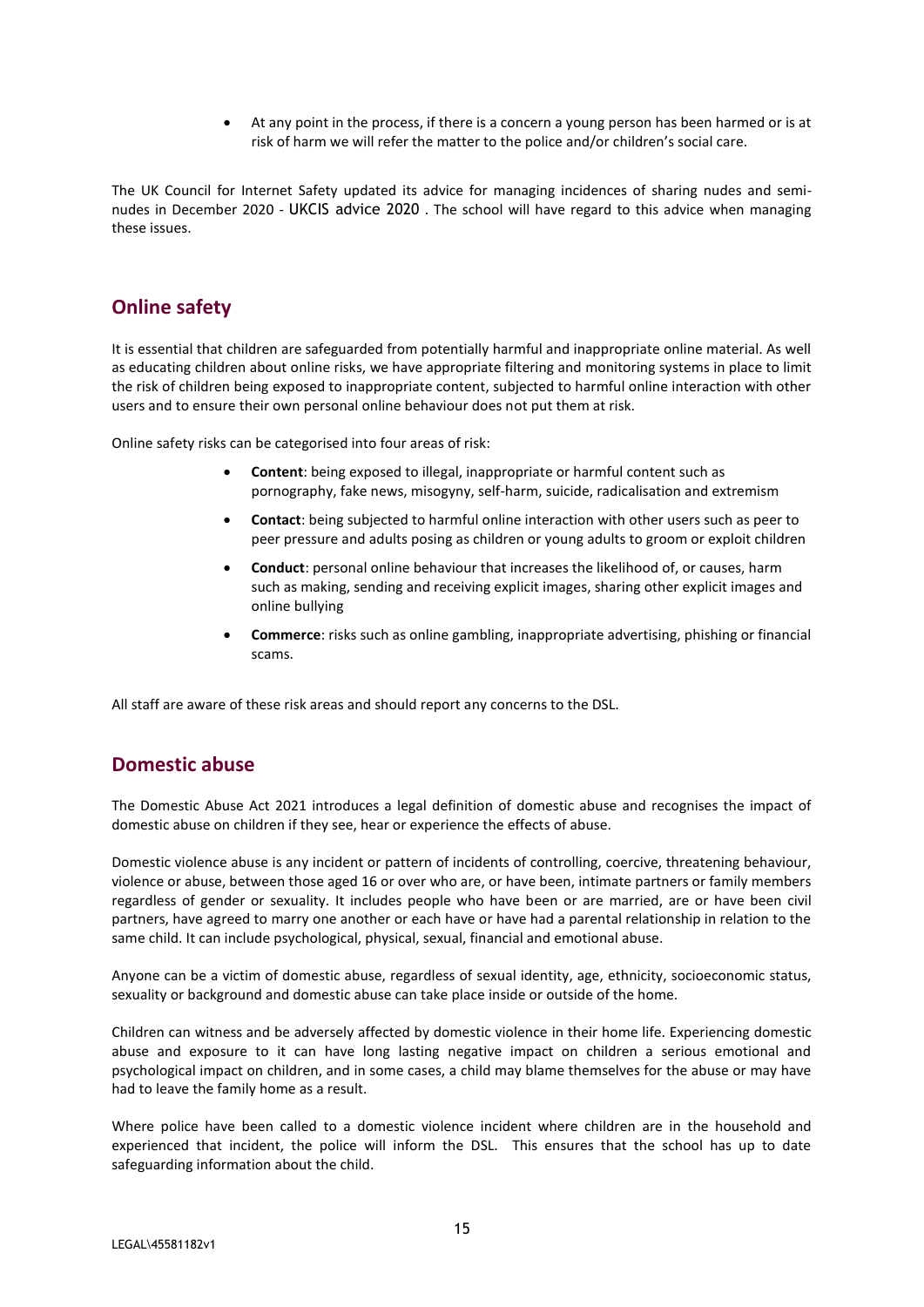All staff are aware of the impact domestic violence can have on a child. If any of our staff are concerned that a child has witnessed domestic abuse, they will report their concerns immediately to the Deputy DSL/Education Social Worker.

## **Honour-Based Abuse**

So-called 'honour-based' abuse (HBA) encompasses actions taken to protect or defend the honour of the family and/or the community, including female genital mutilation (FGM), forced marriage and practices such as breast ironing.

Abuse committed in the context of preserving "honour" often involves a wider network of family or community pressure and can include multiple perpetrators. Our staff are aware of this dynamic and additional risk factors and we take them into consideration when deciding what safeguarding action to take. If staff are concerned that a child may be at risk of HBA or who has suffered from HBA, they should speak to the designated safeguarding lead.

Female Genital Mutilation

- FGM comprises all procedures involving partial or total removal of the external female genitalia or other injury to the female genital organs. It is illegal and a form of child abuse with long-lasting harmful consequences.
- FGM is carried out on females of any age, from babies to teenagers to women. Our staff are trained to be aware of risk indicators, including concerns expressed by girls about going on a long holiday during the summer break. If staff are concerned that a child may be at risk of FGM or who has suffered FGM, they should speak to the designated safeguarding lead. Teachers are also under legal duty to report to the police where they discover that FGM has been carried out on a child under 18. In such circumstances, teachers will personal report the matter to the police as well as informing the designated safeguarding lead.

#### Forced Marriage

- A forced marriage is one entered into without the full and free consent of one or both parties and where violence, threats or any other form of coercion is used to cause a person to enter into a marriage. Coercion may include physical, psychological, financial, sexual and emotional pressure or abuse. Forced marriage is illegal.
- Our staff are trained to be aware of risk indicators, which may include being taken abroad and not being allowed to return to the UK.
- Forced marriage is not the same as arranged marriage, which is common in many cultures.
- If staff are concerned that a child may be at risk of forced marriage, they should speak to the designated safeguarding lead.

## **Radicalisation and Extremism**

Extremism is defined as vocal or active opposition to fundamental British values, including democracy, the rule of law, individual liberty and mutual respect and tolerance of different faiths and beliefs. Radicalisation refers to the process by which a person comes to support terrorism and extremist ideologies associated with terrorist groups.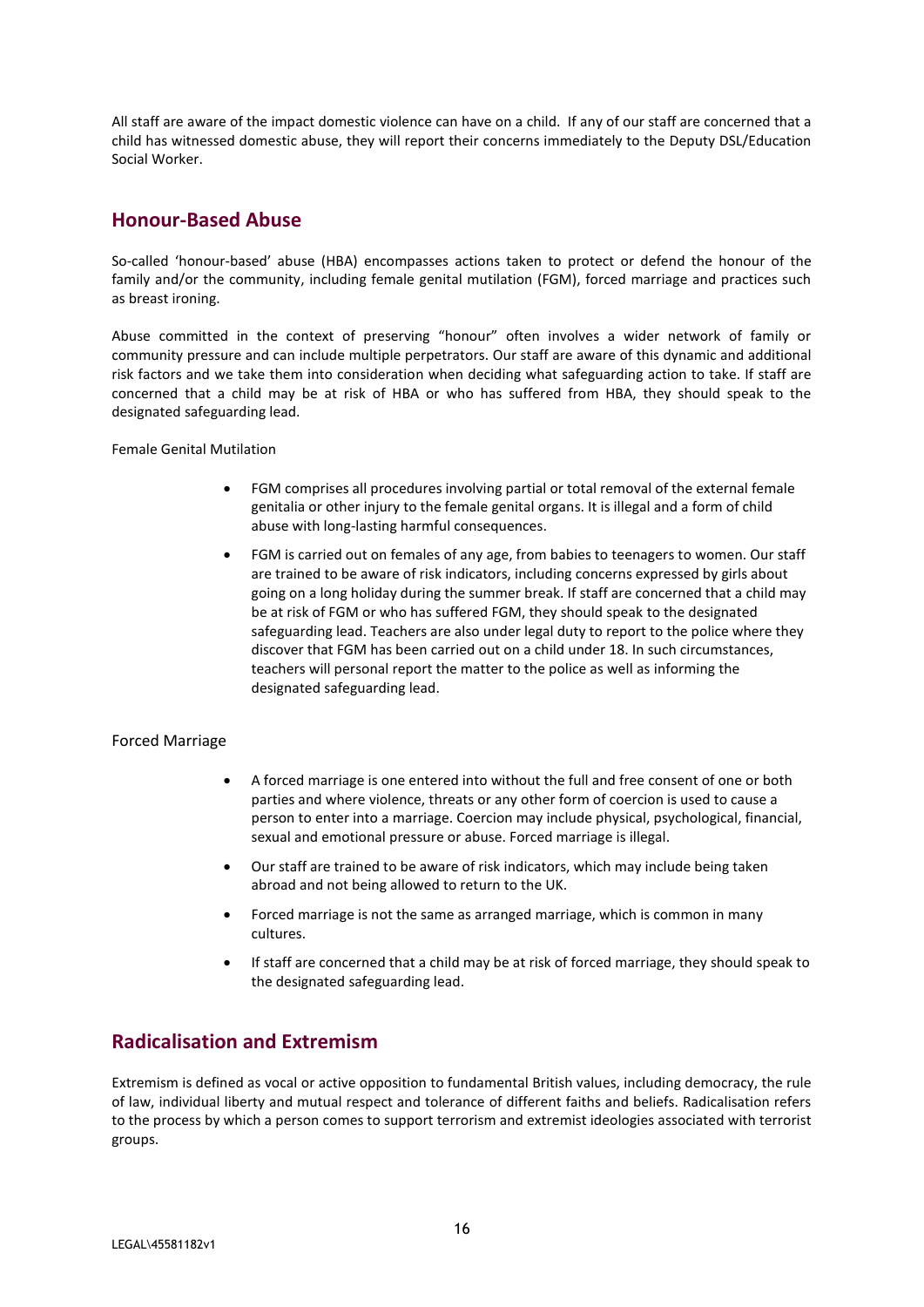Children are vulnerable to extremist ideology and radicalisation. Whilst Islamic fundamentalism is the most widely publicised, extremism and radicalisation can occur in other cultures, religions and beliefs, including the far right and white supremacy. Our staff are trained to identify those at risk of being radicalised or drawn into extremism.

If staff are concerned that a child may be at risk of radicalisation or being drawn into extremism, they should speak to the designated safeguarding lead.

## **Staff/student relationships**

Staff are aware that inappropriate behaviour towards students is unacceptable and that it is a criminal offence for them to engage in any sexual activity with a student under the age of 18.

We provide our staff with advice regarding their personal online activity and we have clear rules regarding electronic communications and online contact with students. It is considered a serious disciplinary issue if staff breach these rules.

Our Staff Safeguarding Checklist sets out our expectations of staff and is signed by all staff members.

#### **Allegations and concerns raised in relation to staff, supply staff, contractors and volunteers**

If an allegation is made against a member of staff, including supply staff, contractor or a volunteer, our set procedures must be followed. Our allegations against staff policy and procedure can be accessed in the Q drive and the full procedure for managing such allegations are set out in Part Four of Keeping Children Safe in Education 2021

Allegations made against staff who no longer work at the school will be reported to the police.

#### **Managing low-level concerns about adults**

The academy operates a 'low-level' concerns policy in accordance with KCSIE. 'Low-level' refers to behaviour that is: inconsistent with expectations set out in the Staff Behaviour Policy, including inappropriate conduct outside of work, and/or does not meet the allegations threshold, or is otherwise not considered serious enough to consider a referral to the LADO.

All low-level concerns will be reported to the Principal/Vice Principal; low-level concerns about the Principal will be reported to the Chair of Governors. These concerns will be dealt with in accordance with the Allegations of Abuse policy (available on the Q drive).

Reporting low-level concerns helps to create and embed a culture of openness, trust and transparency in which the academy's values and expected behaviour are constantly lived, monitored and reinforced by all staff.

## **Whistle blowing if you have concerns about a colleague**

It is important that all staff and volunteers feel able to raise concerns about a colleague's practice. All such concerns should be reported to the Vice Principal, unless the complaint is about the Vice Principal, in which case the concern should be reported to the Principal or if about the Principal to the chair of governors.

Staff may also report their concerns directly to children's social care or the police if they believe direct reporting is necessary to secure action.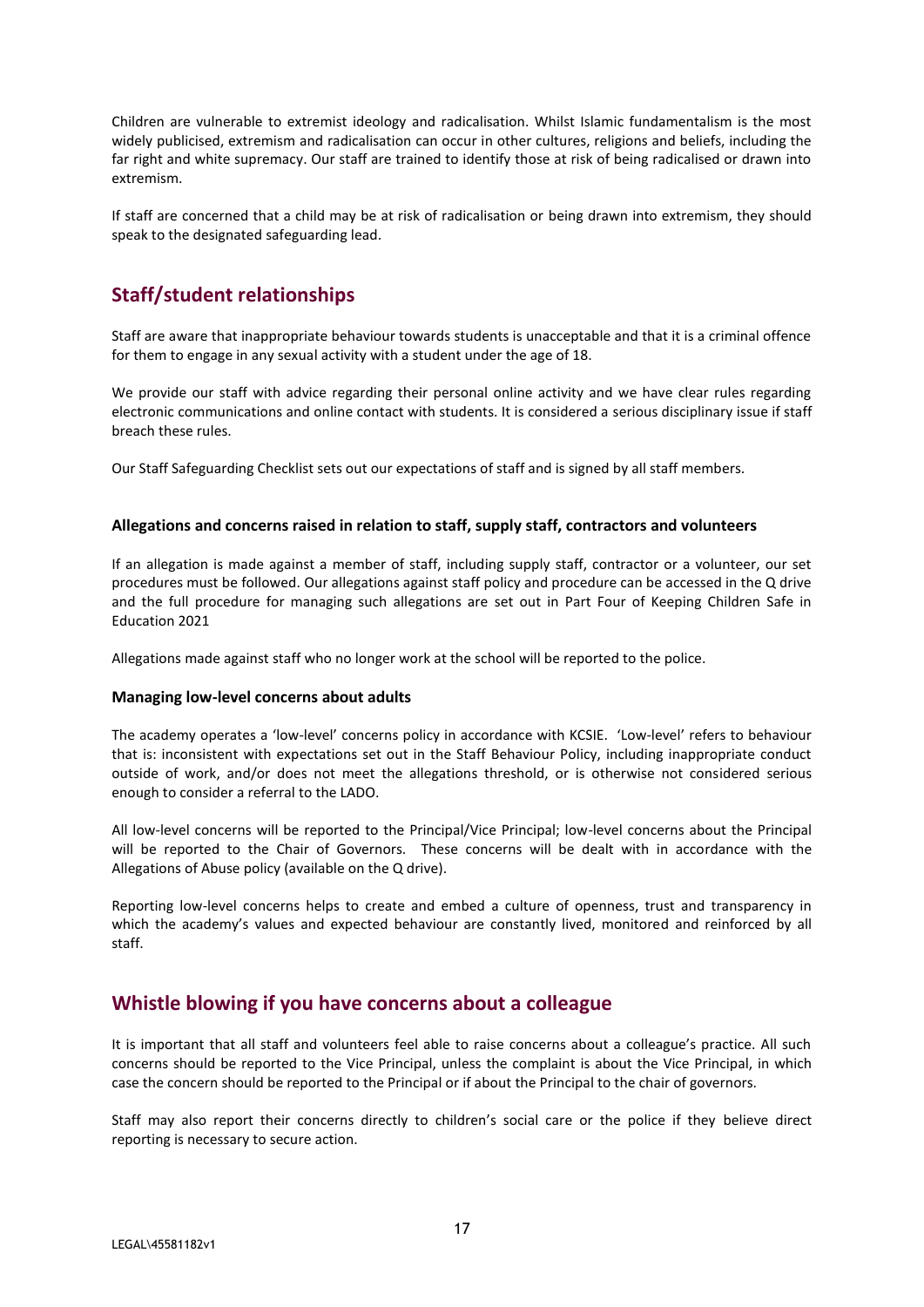If a staff member feels unable to raise an issue with the Principal as above or feels that their genuine concerns are not being addressed, other whistleblowing channels are open to them:

- The NSPCC whistleblowing helpline
	- o Staff can call: 0800 028 0285 from 08:00 to 20:00, Monday to Friday, or email [help@nspcc.org.uk](mailto:help@nspcc.org.uk)
- A member of the governing body: Alan Hogg, Chair of Governors

The academy's whistleblowing policy (which can be accessed in the Q drive) allows staff to raise concerns or make allegations and for an appropriate enquiry to take place.

## **Staff training**

Our staff receive appropriate safeguarding and child protection training which is regularly updated. In addition, all staff receive safeguarding and child protection updates on a regular basis to ensure they are up to date and empowered to provide exceptional safeguarding to our pupils.

New staff, governors and volunteers receive a briefing during their induction which covers this Child Protection and Safeguarding policy and our Staff Safeguarding Checklist, how to report and record concerns and information about our Designated Safeguarding Lead and deputy DSLs.

## **Induction**

The welfare of all our pupils is of paramount importance. All staff including governors and regular volunteers are informed of our safeguarding policy and procedures including online safety, at induction.

Our induction for staff also includes:

- Plan of support for individuals appropriate to the role for which they have been hired
- Confirmation of the conduct expected of staff within the school our Staff Behaviour Policy
- Opportunities for a new member of staff to discuss any issues or concerns about their role or responsibilities
- Confirmation of the line management/mentor process whereby any general concerns or issues about the person's ability or suitability will be addressed.

#### **Safeguarding training**

This training is for all staff and is delivered annually to ensure staff understand their role in safeguarding. Any member of staff not present at this whole school session will undertake this statutory training requirement on their return.

In addition, all staff members receive safeguarding and child protection updates (for example, via email, ebulletins, staff meetings) as necessary and at least annually. All staff also receive training in online safety and this is updated as necessary.

#### **Advanced training**

The D/DSL has additional multi agency training which is updated every two years as a minimum. The D/DSL also attend multi-agency courses relevant to school needs. Their knowledge and skills are refreshed at least annually e.g. via e-bulletins or safeguarding networking events with other D/DSLs.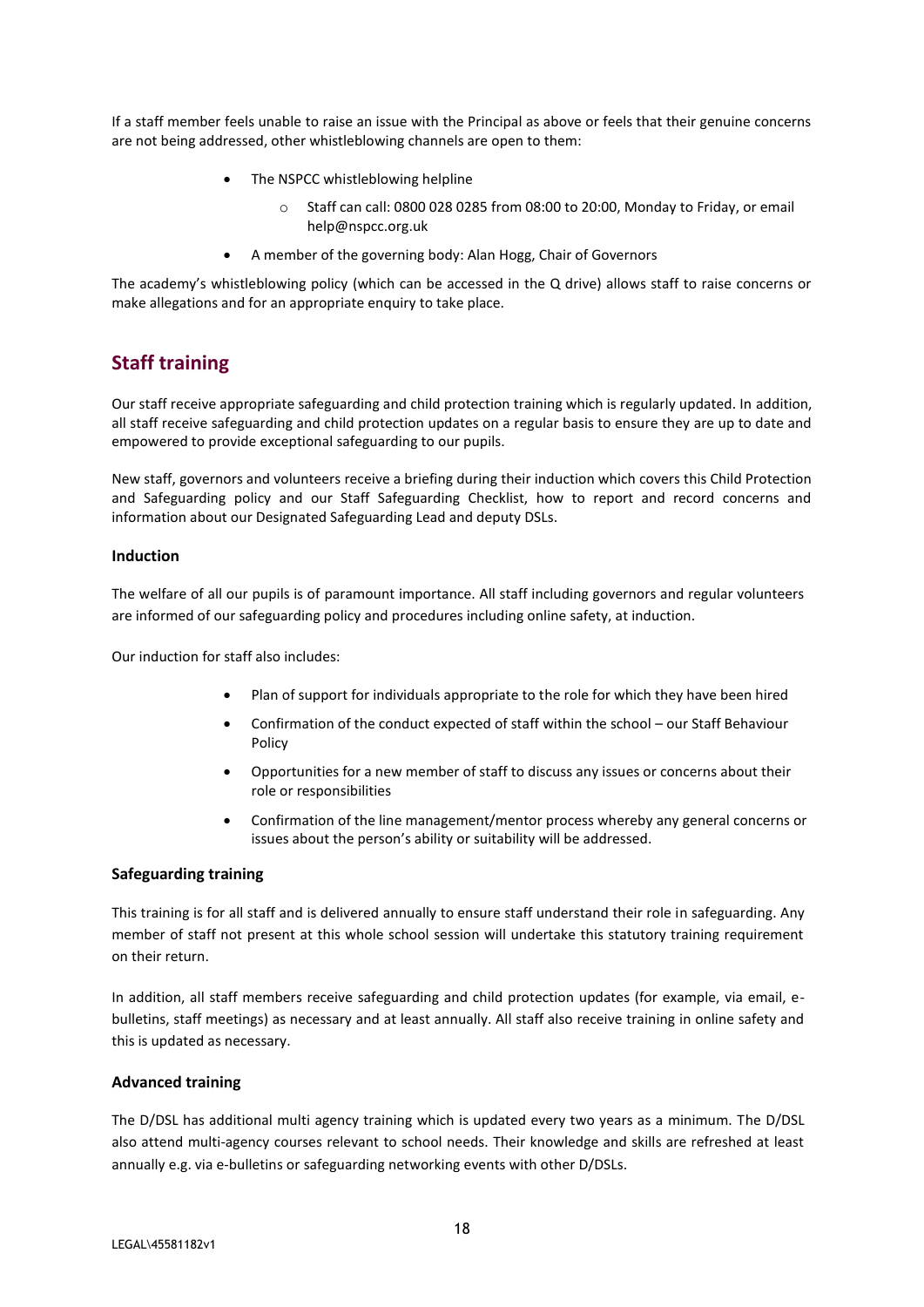#### **Safer Recruitment**

At least one person on any appointment panel has undertaken Safer Recruitment Training. This training is updated every five years as a minimum.

#### **Preventing Radicalisation**

All staff undertake Prevent awareness training.

## **Staff support**

Due to the demanding, often distressing nature of child protection work, we support staff by providing an opportunity to talk through the challenges of this aspect of their role with a member of the Academy Leadership Team and to seek further support as appropriate.

## **Governors**

As well as the school's safeguarding induction programme, governors are encouraged to complete face to whole school safeguarding and child protection training. In addition, governors may attend additional training for governors provided by Salisbury Diocese.

## **Safer Recruitment**

The governing body and our senior leadership team are responsible for ensuring we follow recruitment procedures that help to deter, reject or identify people who might harm children. When doing so we check and verify the applicant's identity, qualifications and work history in accordance with Keeping Children Safe in Education 2021 and the local safeguarding partner arrangements.

All relevant staff (involved in early years settings and/or before or after school care for children under eight) are made aware of the disqualification from childcare guidance and their obligations to disclose to us relevant information that could lead to disqualification.

We ensure that our volunteers are appropriately checked and supervised when in school. We check the identity of all contractors working on site and requests DBS checks where required by Keeping Children Safe in Education 2021. Contractors who have not undergone checks will not be allowed to work unsupervised during the school day.

When using supply staff, we will obtain written confirmation from supply agencies or third party organisations that staff they provide have been appropriately checked and are suitable to work with children. Trainee teachers will be checked either by the school or by the training provider, from whom written confirmation will be obtained confirming their suitability to work with children.

The school maintains a single central record of recruitment checks undertaken. Our recruitment policy and procedures can be accessed in the Q drive.

## **Site security**

Visitors are asked to sign in at reception and are given a badge, which confirms they have permission to be on site. If visitors have undergone the appropriate checks, they can be provided with unescorted access to the school site. Visitors who have not undergone the required checks will be escorted at all times.

Visitors will be provided with key safeguarding information including contact details of safeguarding personnel in the academy.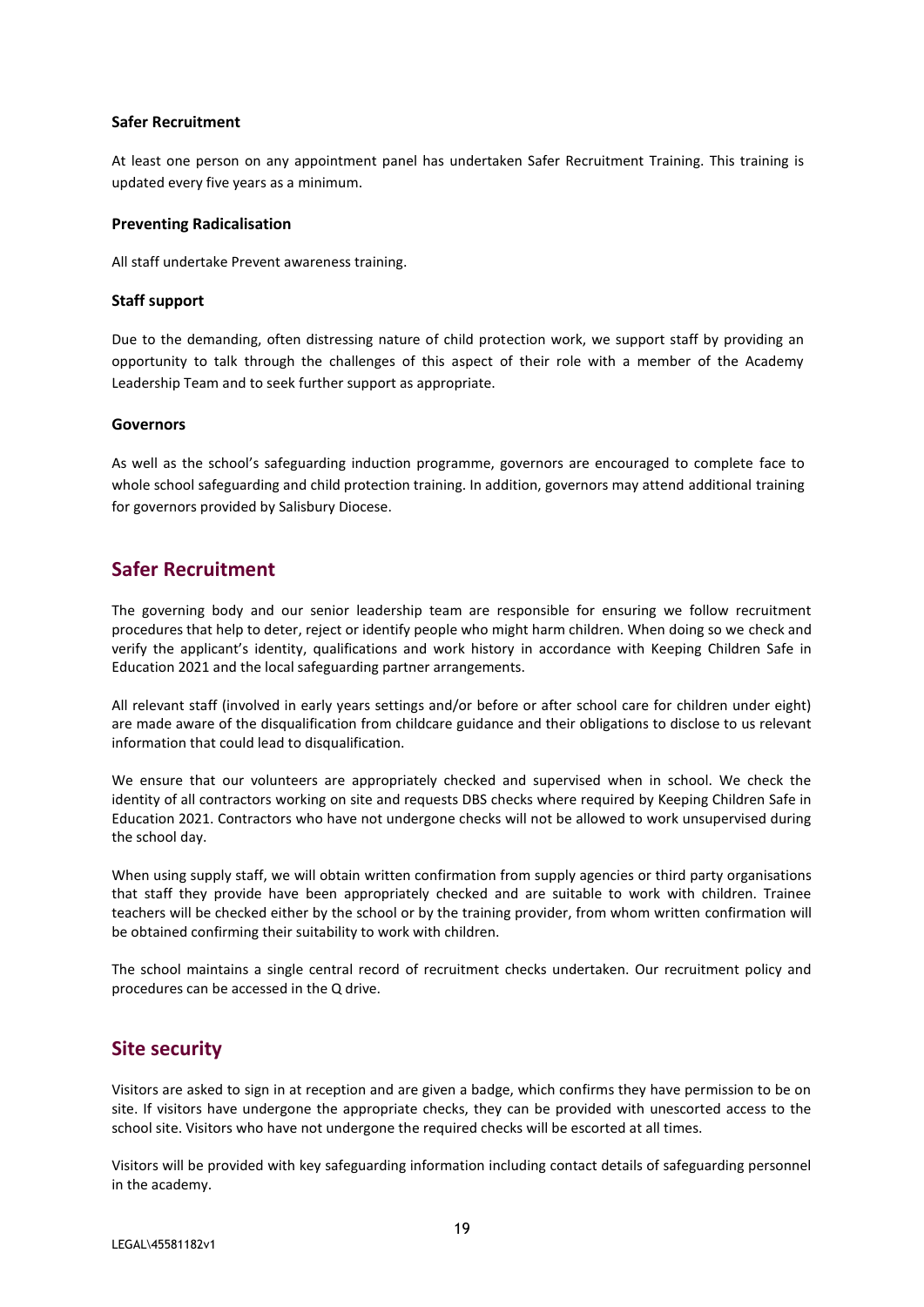Scheduled visitors in a professional role (eg fire officer, police, NSPCC staff, school nursing staff) are asked to provide evidence of their role and employment details (usually an identity badge) upon arrival at the academy. Careful consideration is given to the suitability of any external organisations. The academy will complete an assessment of the education value, the age appropriateness of what is going to be delivered by the scheduled visitor prior to booking a visit.

If the visit is unscheduled and the visitor is unknown to the academy, we will contact the relevant organisation to verify the individual's identity, if necessary.

## **Child protection procedures**

#### **A culture of listening to children**

We have a whole school approach to listening to children and have systems in place which create an environment where children feel safe to share their concerns and worries and know they will be taken seriously. These systems operate with the best interests of the child at their heart.

Children can safely express their views and give feedback. The school's safeguarding team are clearly identifiable to our pupils. We regularly gather pupil voice via forums and surveys, this data informs our practice and policies.

#### **Curriculum – teaching about safeguarding**

Our pupils access a broad and balanced curriculum that promotes their spiritual, moral, cultural, mental and physical development, and prepares them for the opportunities, responsibilities and experiences of life.

We provide opportunities for pupils to develop skills, concepts, attitudes and knowledge that promote their safety, and well-being. The PSHE and citizenship curriculum, incorporating Relationships, Sex and Health (RSHE) education specifically includes the following objectives:

- Developing pupil self-esteem and communication skills
- Developing strategies for self-protection including online safety
- Developing a sense of the boundaries between appropriate and inappropriate behaviour in adults and within peer relationships (positive relationships and consent)

#### **Remote learning**

If the school is required to change the way provision to children is offered due to exceptional circumstances eg during a pandemic lockdown, self-isolation, staff responsibilities to remain alert to the signs and risks of abuse to children will continue to apply. In such circumstances:

The DSL will:

- work closely with social care and partner agencies to support children in these circumstances and to identify children who may be at risk for the first time and/or benefit from additional support
- use specific local and national guidance about safeguarding in such circumstances to inform practice eg UK Safer internet centre guidance, DfE safeguarding and remote education and will ensure staff, children, and families are provided with written:
- amended DSL arrangements as required (names, location and contact details)
- temporary changes to procedures for working with children eg online.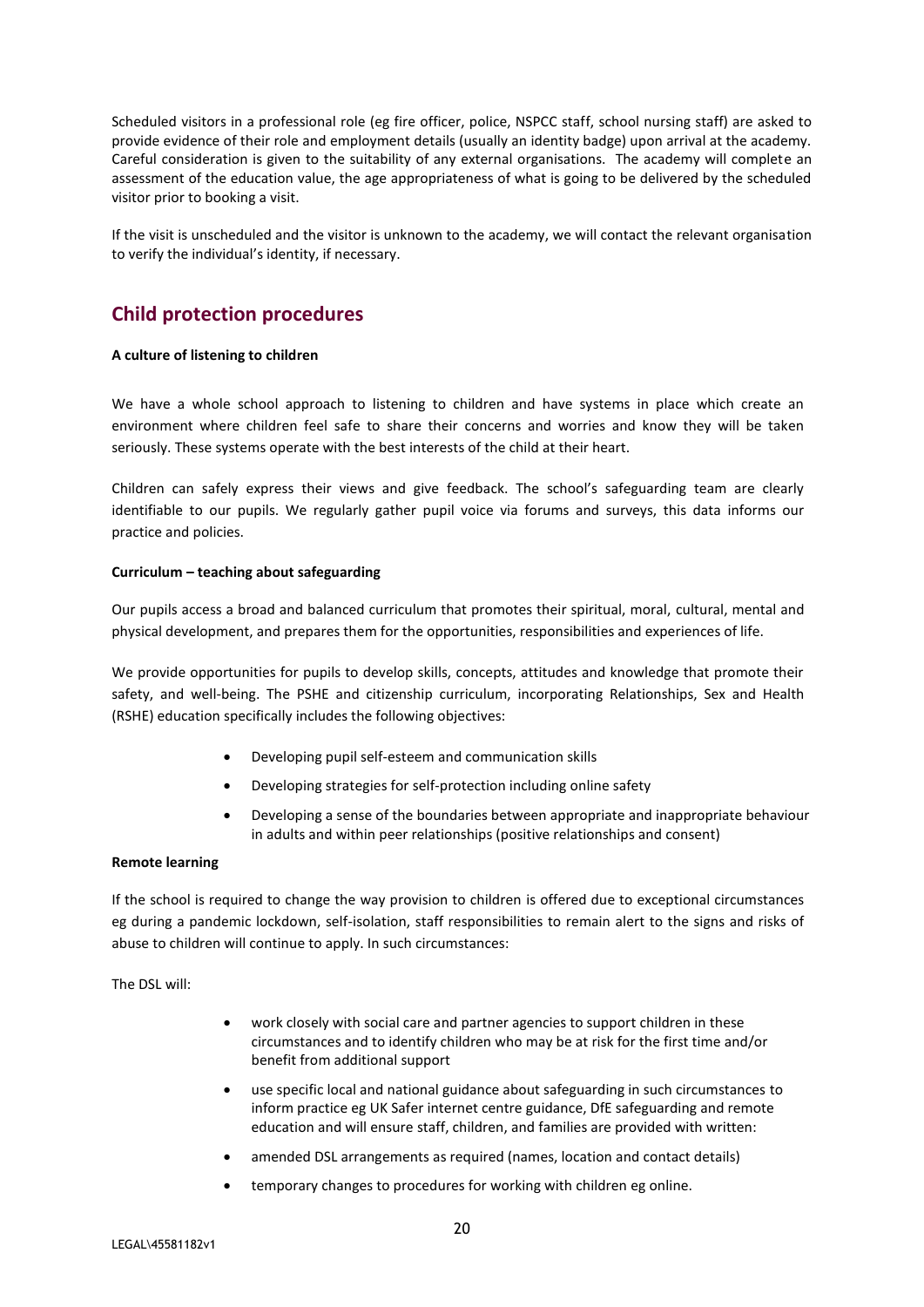- amended procedures for reporting concerns
- safeguarding training arrangements
- timescales for such changes so that all children, families and staff understand when such arrangements will end, and arrangements revert to those in place prior to the events leading to the need for the temporary changes.

We will ensure the curriculum we offer during such circumstances, continues to promote learners' spiritual, moral, cultural, mental and physical development.

## **The use of 'reasonable force' in school**

There are circumstances when it is appropriate for staff to use reasonable force to safeguard

children. The term 'reasonable force' covers the broad range of actions used by staff that involve a degree of physical contact to control or restrain children. This can range from guiding a child to safety by the arm, to more extreme circumstances such as breaking up a fight or where a young person needs to be restrained to prevent violence or injury. 'Reasonable' in these circumstances means 'using no more force than is needed'. The use of force may involve either passive physical

contact, such as standing between pupils or blocking a pupil's path, or active physical contact such as leading a pupil by the arm out of the classroom. The Trafalgar School at Downton follows DfE advice for schools which is available a[t Use of Reasonable Force in Schools.](https://assets.publishing.service.gov.uk/government/uploads/system/uploads/attachment_data/file/444051/Use_of_reasonable_force_advice_Reviewed_July_2015.pdf)

All staff will follow our behaviour policy and all pupils are encouraged to follow these expectations to reduce the need for the need for 'use of reasonable force.' Staff will work in collaboration with pupils and parents/carers to plan positive, proactive behaviour support which may include support plans, referral to specialist agencies and agreeing actions to reduce the occurrence of challenging behaviour

## **Please note – in this and subsequent sections, you should take any references to the DSL to mean "the DSL (or deputy DSL)".**

## **Recognising abuse and taking action**

Staff, volunteers and governors must follow the procedures set out below in the event of a safeguarding issue.

#### **If a child is suffering or likely to suffer harm, or in immediate danger:**

- Tell the DSL immediately or make a referral to children's social care and/or the police immediately if you believe a child is suffering or likely to suffer from harm, or in immediate danger. Anyone can make a referral.
- Tell the DSL as soon as possible if you make a referral directly.
- You can contact MASH to report a concern a[t https://pdscp.co.uk/](https://pdscp.co.uk/) which provides daytime and out of hours contact details.

#### **If a child discloses a safeguarding issue to you, you should:**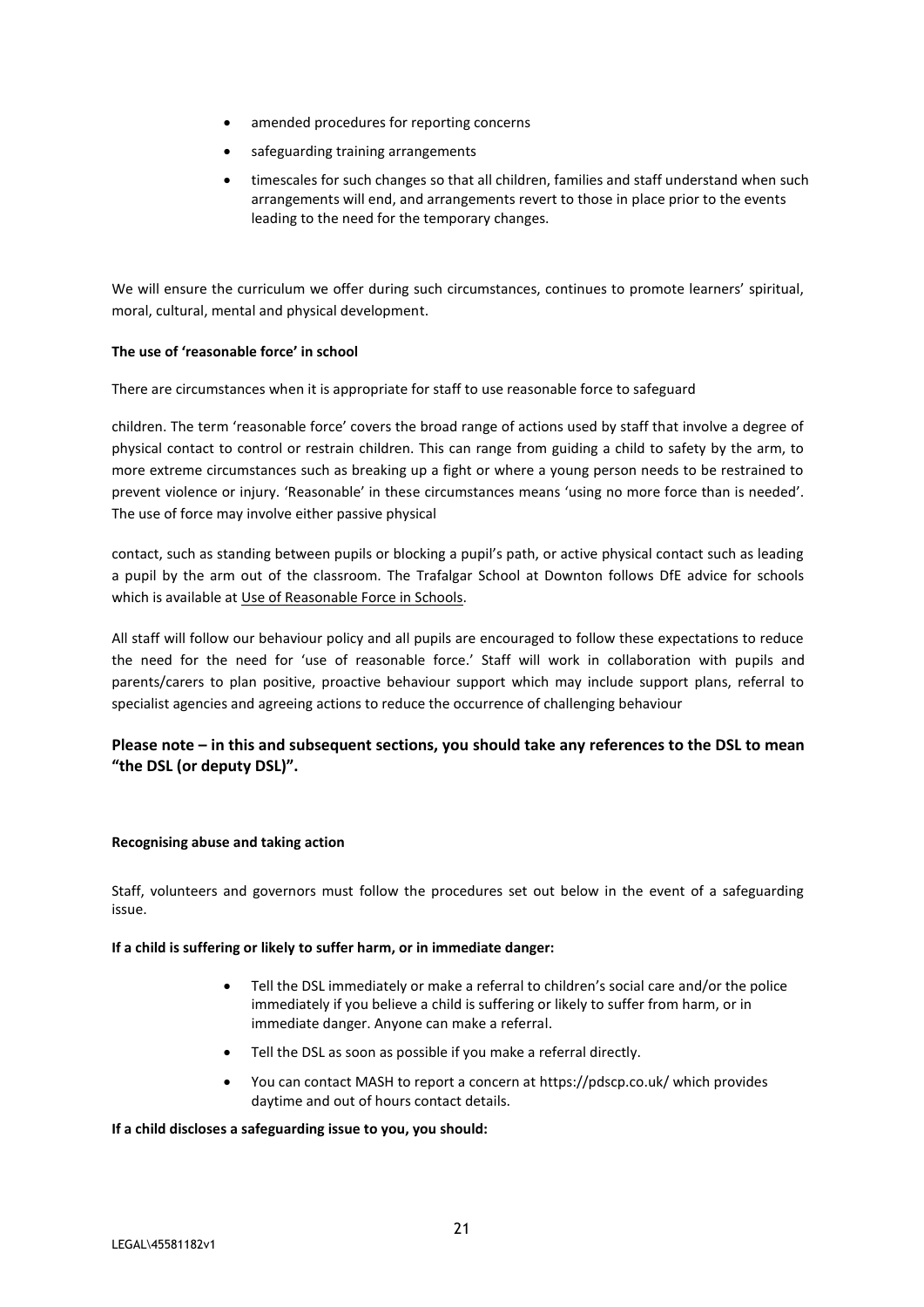- Listen to and believe them. Allow them time to talk freely and do not ask leading questions
- Stay calm and do not show that you are shocked or upset
- Tell the child they have done the right thing in telling you. Do not tell them they should have told you sooner
- Explain what will happen next and that you will have to pass this information on. Do not promise to keep it a secret
- Write up your conversation as soon as possible in the child's own words. Stick to the facts, and do not put your own judgement on it
- Sign and date the write-up and pass it on to the DSL. Alternatively, if appropriate, make a referral to children's social care and/or the police directly, and tell the DSL as soon as possible that you have done so

#### **If you discover that FGM has taken place or a student is at risk of FGM:**

- The Department for Education's Keeping Children Safe in Education explains that FGM comprises "all procedures involving partial or total removal of the external female genitalia, or other injury to the female genital organs".
- FGM is illegal in the UK and a form of child abuse with long-lasting, harmful consequences. It is also known as 'female genital cutting', 'circumcision' or 'initiation'.
- Possible indicators that a student has already been subjected to FGM, and factors that suggest a student may be at risk, are set out in appendix 4.
- Any teacher who discovers (either through disclosure by the victim or visual evidence) that an act of FGM appears to have been carried out on a student under 18 must immediately report this to the police, personally. This is a statutory duty, and teachers will face disciplinary sanctions for failing to meet it.
- Unless they have good reason not to, they should also discuss the case with the DSL and involve children's social care as appropriate.
- Any other member of staff who discovers that an act of FGM appears to have been carried out on a student under 18 must speak to the DSL and follow our local safeguarding procedures.
- The duty for teachers mentioned above does not apply in cases where a student is at risk of FGM or FGM is suspected but is not known to have been carried out. Staff should not examine students.
- Any member of staff who suspects a student is at risk of FGM or suspects that FGM has been carried out or discovers that a student age 18 or over appears to have been a victim of FGM must speak to the DSL and follow our local safeguarding procedures.
- Tell the DSL immediately or make a referral to children's social care and/or the police immediately if you believe a child is suffering or likely to suffer from harm, or in immediate danger. Anyone can make a referral.
- Tell the DSL as soon as possible if you make a referral directly.
- You can contact MASH to report a concern a[t https://pdscp.co.uk/](https://pdscp.co.uk/) which provides daytime and out of hours contact details.

## **If you have concerns about a child (as opposed to believing a child is suffering or likely to suffer from harm, or is in immediate danger)**

• Figure 1 illustrates the procedure to follow if you have any concerns about a child's welfare.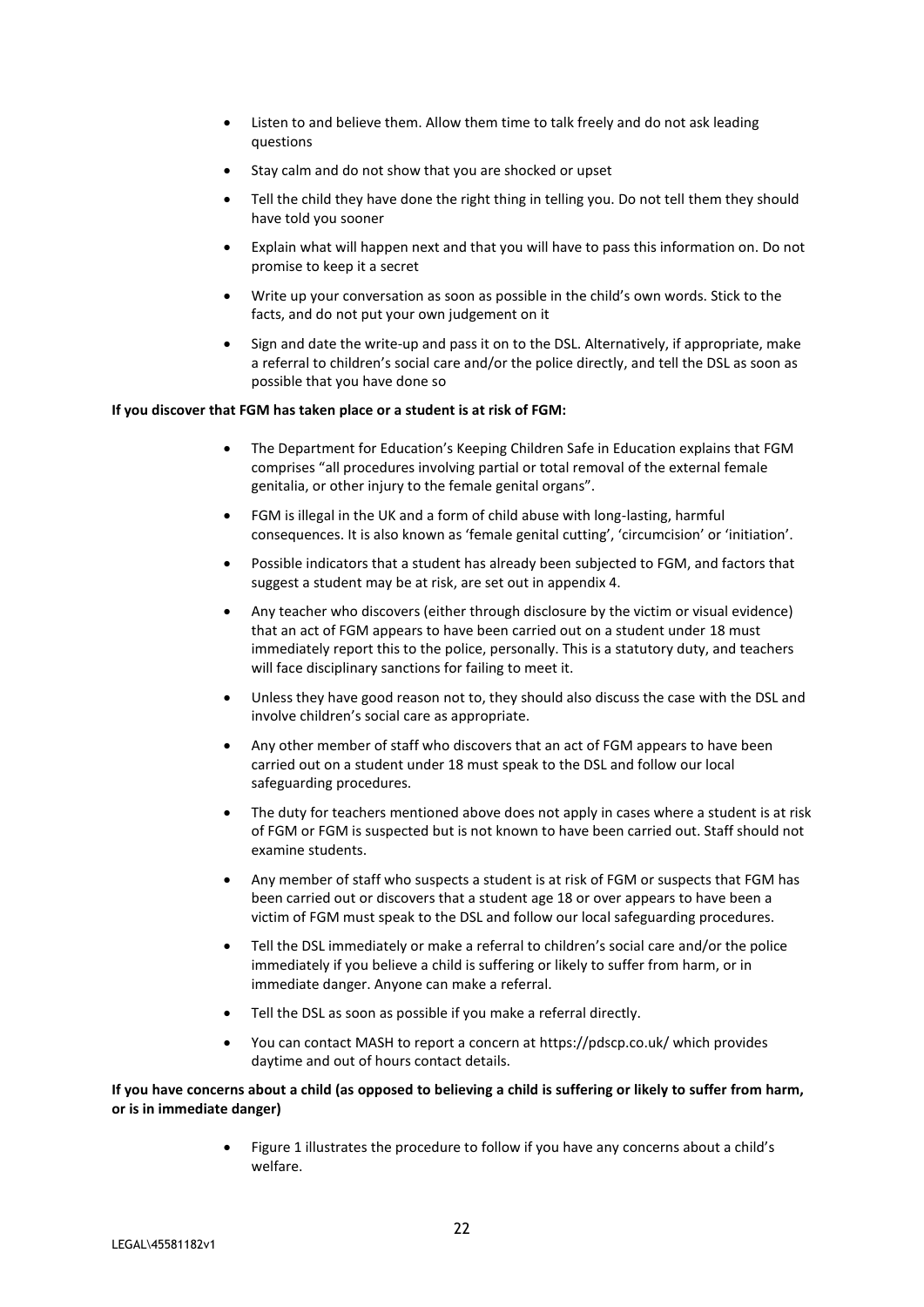- Where possible, speak to the DSL first to agree a course of action.
- If in exceptional circumstances the DSL is not available, this should not delay appropriate action being taken. Speak to a member of the Academy Leadership Team and/or take advice from local authority children's social care. You can also seek advice at any time from the NSPCC helpline on 0808 800 5000. Share any action taken with the DSL as soon as possible.
- Make a referral to local authority children's social care directly, if appropriate (see 'Referral' below). Share details of any action taken with the DSL as soon as practically possible.

## Early help

- If early help is appropriate, the DSL will generally lead on liaising with other agencies and setting up an inter-agency assessment as appropriate. Staff may be required to support other agencies and professionals in an early help assessment, in some cases acting as the lead practitioner.
- The DSL will keep the case under constant review and the school will consider a referral to local authority children's social care if the situation does not seem to be improving. Timelines of interventions will be monitored and reviewed.
- A referral will be made to [family.supporthub@bcpcouncil.gov.uk](mailto:family.supporthub@bcpcouncil.gov.uk) using the Early Help Contact Form, along with a signed Privacy Statement, signed by the parent/career or child.

## Referral

- If it is appropriate to refer the case to local authority children's social care or the police, the DSL will make the referral or support you to do so.
- If you make a referral directly, you must tell the DSL as soon as possible.
- The local authority will make a decision within 1 working day of a referral about what course of action to take and will let the person who made the referral know the outcome. The DSL or person who made the referral must follow up with the local authority if this information is not made available, and ensure outcomes are properly recorded.
- If the child's situation does not seem to be improving after the referral, the DSL or person who made the referral must follow local escalation procedures to ensure their concerns have been addressed and that the child's situation improves.
- At no time must professional disagreement detract from ensuring that the child is safeguarded. The child's welfare and safety must remain paramount throughout.
- The Pan-Dorset Safeguarding Partnership Continuum of Need.
- This document is for use by all practitioners working with children and their families across Dorset, Bournemouth, Christchurch and Poole. It may be seen as a threshold document required by Working Together 2018. The purpose of the document is to help identify a child's degree of need, ensure support is offered by the right agencies, at the right time to prevent their needs escalating to a higher level.
- Th[e Pan-Dorset Escalation Policy](https://pandorsetscb.proceduresonline.com/p_escalation.html) identifies a non-exhaustive list of potential areas of disagreement, guidance on preventing disputes and procedures to be followed when disputes cannot be resolved through discussion and negotiation between professionals at front line level.

#### **If you have concerns about extremism**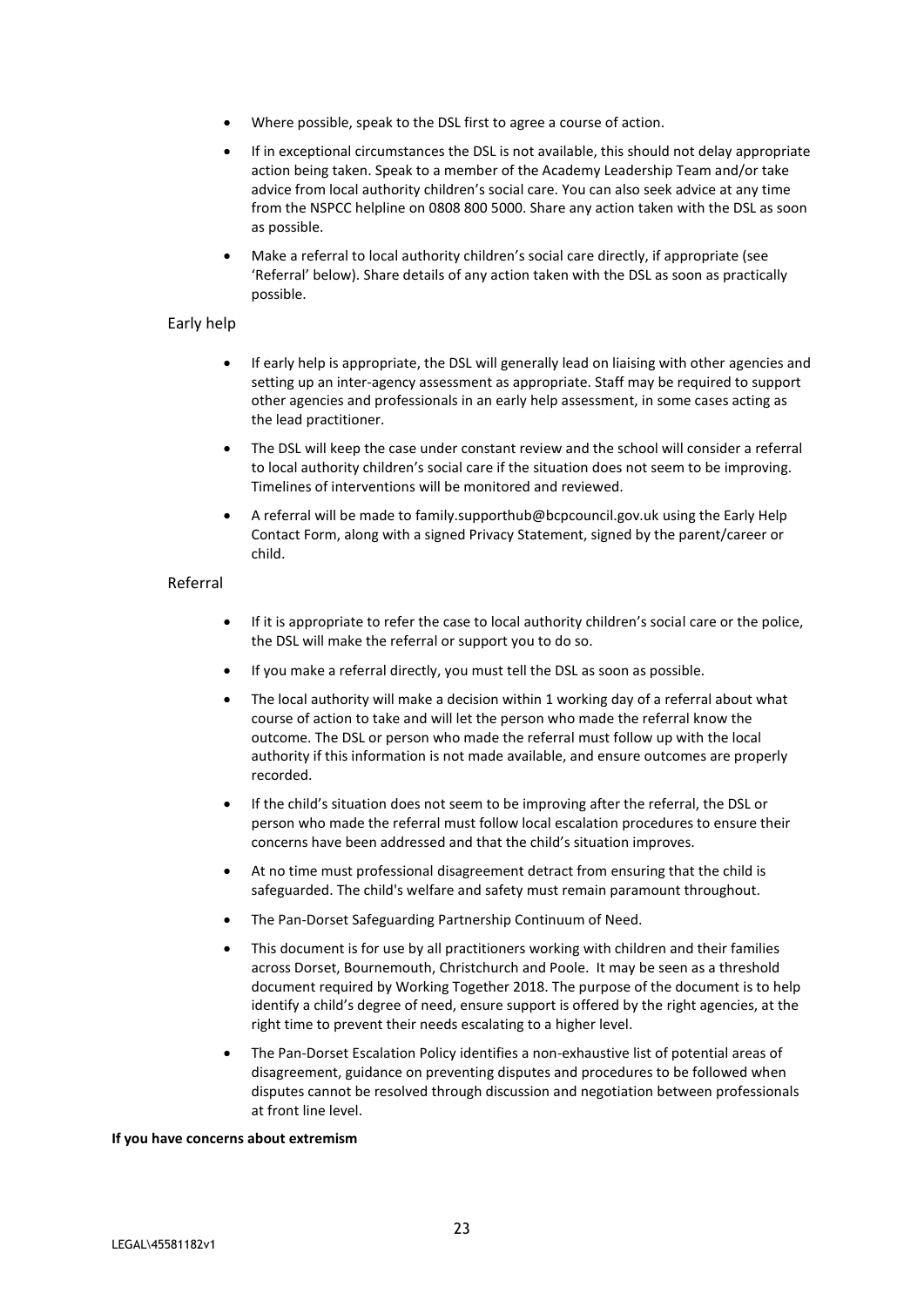- If a child is not suffering or likely to suffer from harm, or in immediate danger, where possible speak to the DSL first to agree a course of action.
- If in exceptional circumstances the DSL is not available, this should not delay appropriate action being taken. Speak to a member of the Academy Leadership Team and/or seek advice from local authority children's social care. Make a referral to local authority children's social care directly, if appropriate (see 'Referral' above).
- Where there is a concern, the DSL will consider the level of risk and decide which agency to make a referral to. This could includ[e Channel](https://www.gov.uk/government/publications/channel-guidance), the government's programme for identifying and supporting individuals at risk of being drawn into terrorism, or the local authority children's social care team.
- The Department for Education also has a dedicated telephone helpline, 020 7340 7264, which school staff and governors can call to raise concerns about extremism with respect to a student. You can also email [counter.extremism@education.gov.uk.](mailto:counter.extremism@education.gov.uk) Note that this is not for use in emergency situations.
- In an emergency, call 999 or the confidential anti-terrorist hotline on 0800 789 321 if you:
	- o Think someone is in immediate danger
	- o Think someone may be planning to travel to join an extremist group
	- o See or hear something that may be terrorist-related

#### **If you have a mental health concern**

- Mental health problems can, in some cases, be an indicator that a child has suffered or is at risk of suffering abuse, neglect or exploitation.
- Staff will be alert to behavioural signs that suggest a child may be experiencing a mental health problem or be at risk of developing one.
- If you have a mental health concern about a child that is also a safeguarding concern, take immediate action by following the steps in the section if you have concerns about a child.
- If you have a mental health concern that is not also a safeguarding concern, speak to the DSL to agree a course of action.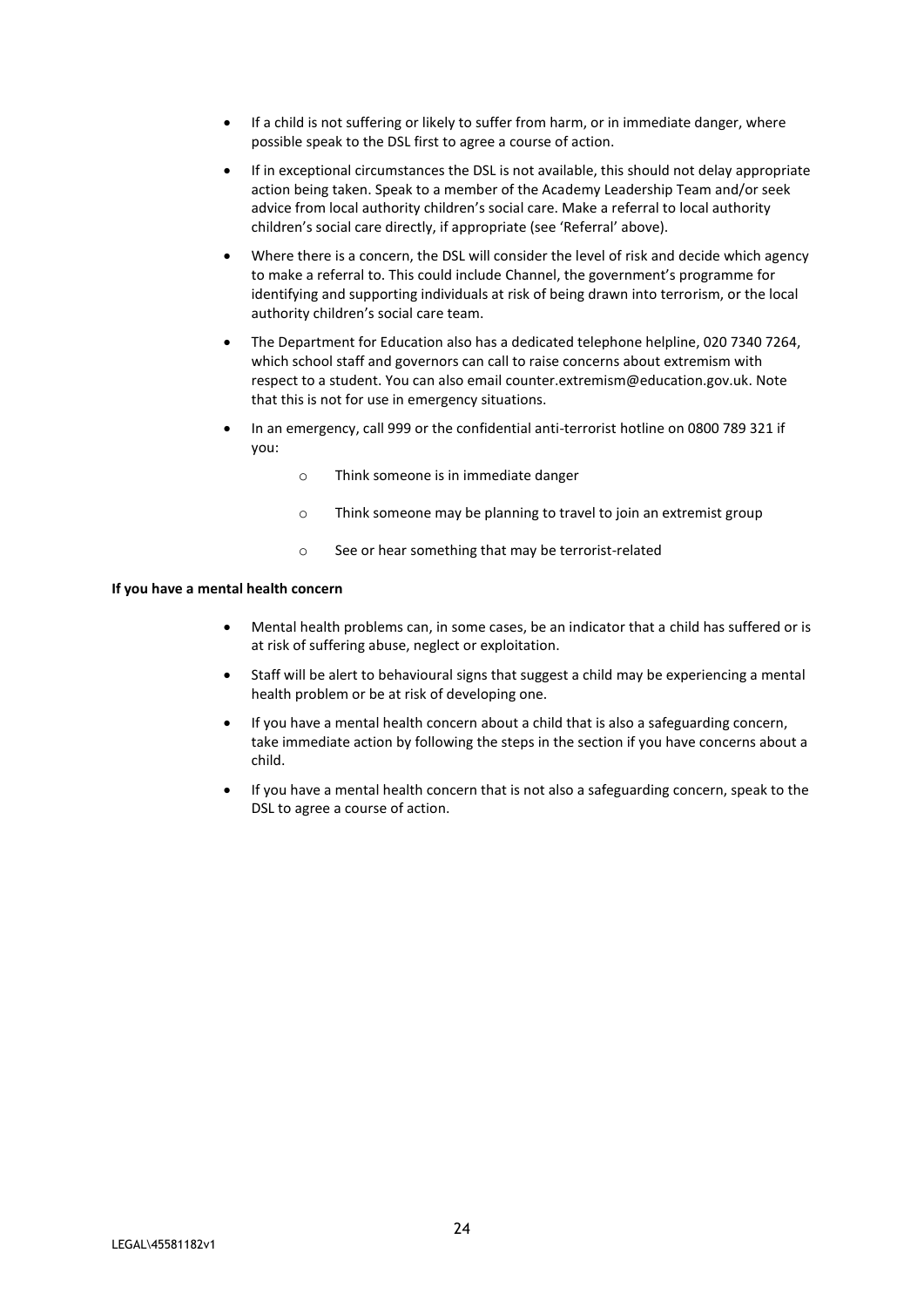## **Figure 1: procedure if you have concerns about a child's welfare (as opposed to believing a child is suffering or likely to suffer from harm, or in immediate danger)**

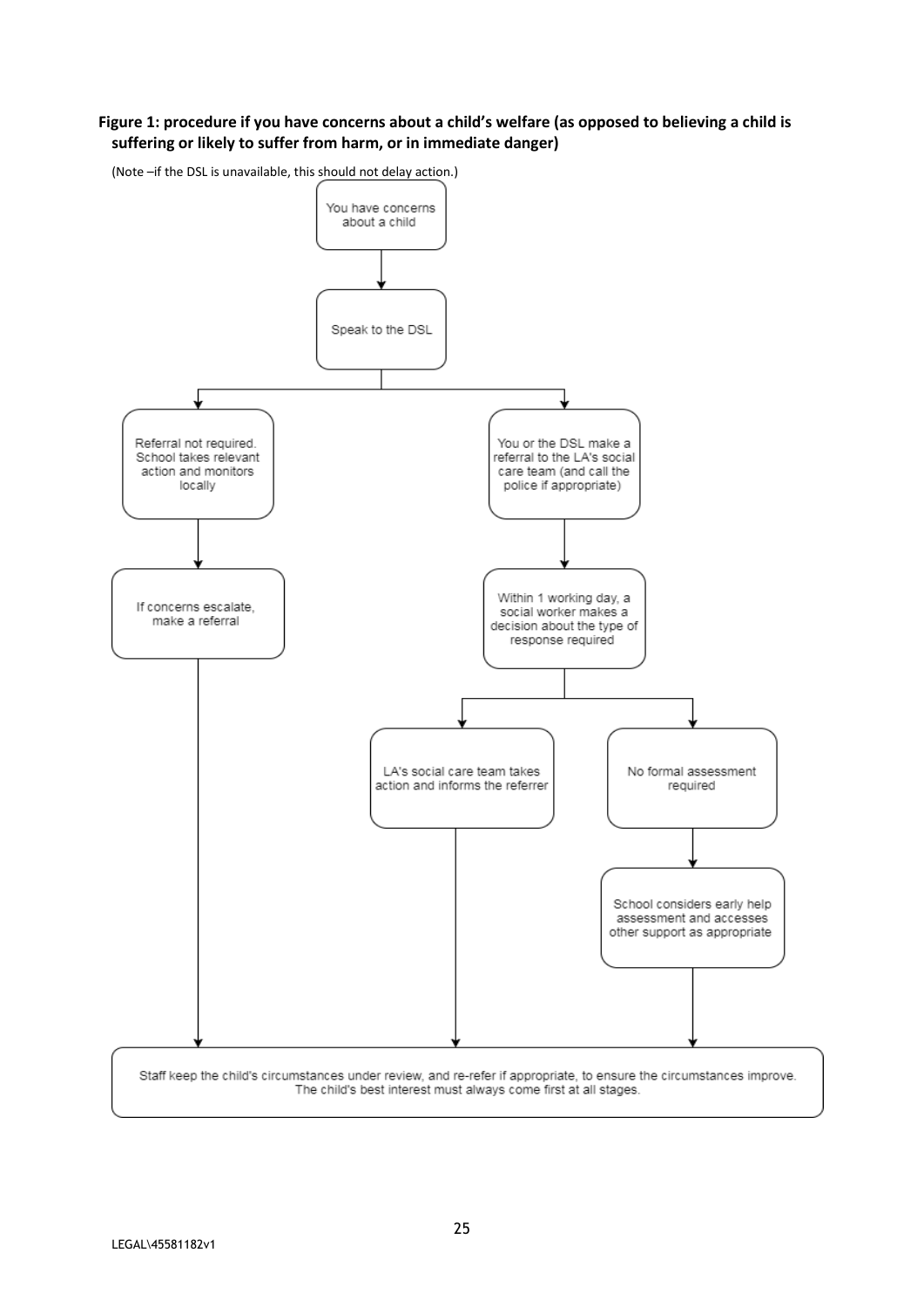## **Initial review meeting**

Following a report of an incident, the DSL will hold an initial review meeting with appropriate school staff. This meeting will consider the initial evidence and aim to determine:

- Whether there is an immediate risk to student(s)
- If a referral needs to be made to the police and/or children's social care
- If it is necessary to view the imagery in order to safeguard the young person (in most cases, imagery should not be viewed)
- What further information is required to decide on the best response
- Whether the imagery has been shared widely and via what services and/or platforms (this may be unknown)
- Whether immediate action should be taken to delete or remove images from devices or online services
- Any relevant facts about the students involved which would influence risk assessment
- If there is a need to contact another school, college, setting or individual
- Whether to contact parents or carers of the students involved (in most cases parents should be involved)

The DSL will make an immediate referral to police and/or children's social care if:

- The incident involves an adult
- There is reason to believe that a young person has been coerced, blackmailed or groomed, or if there are concerns about their capacity to consent (for example owing to special educational needs)
- What the DSL knows about the imagery suggests the content depicts sexual acts which are unusual for the young person's developmental stage, or are violent
- The imagery involves sexual acts and any student in the imagery is under 13
- The DSL has reason to believe a student is at immediate risk of harm owing to the sharing of the imagery (for example, the young person is presenting as suicidal or selfharming)
- If none of the above apply then the DSL, in consultation with the Principal and other members of staff as appropriate, may decide to respond to the incident without involving the police or children's social care.

## **Further review by the DSL**

- If at the initial review stage a decision has been made not to refer to police and/or children's social care, the DSL will conduct a further review.
- They will hold interviews with the students involved (if appropriate) to establish the facts and assess the risks.
- If at any point in the process there is a concern that a student has been harmed or is at risk of harm, a referral will be made to children's social care and/or the police immediately.

## **Notifying parents**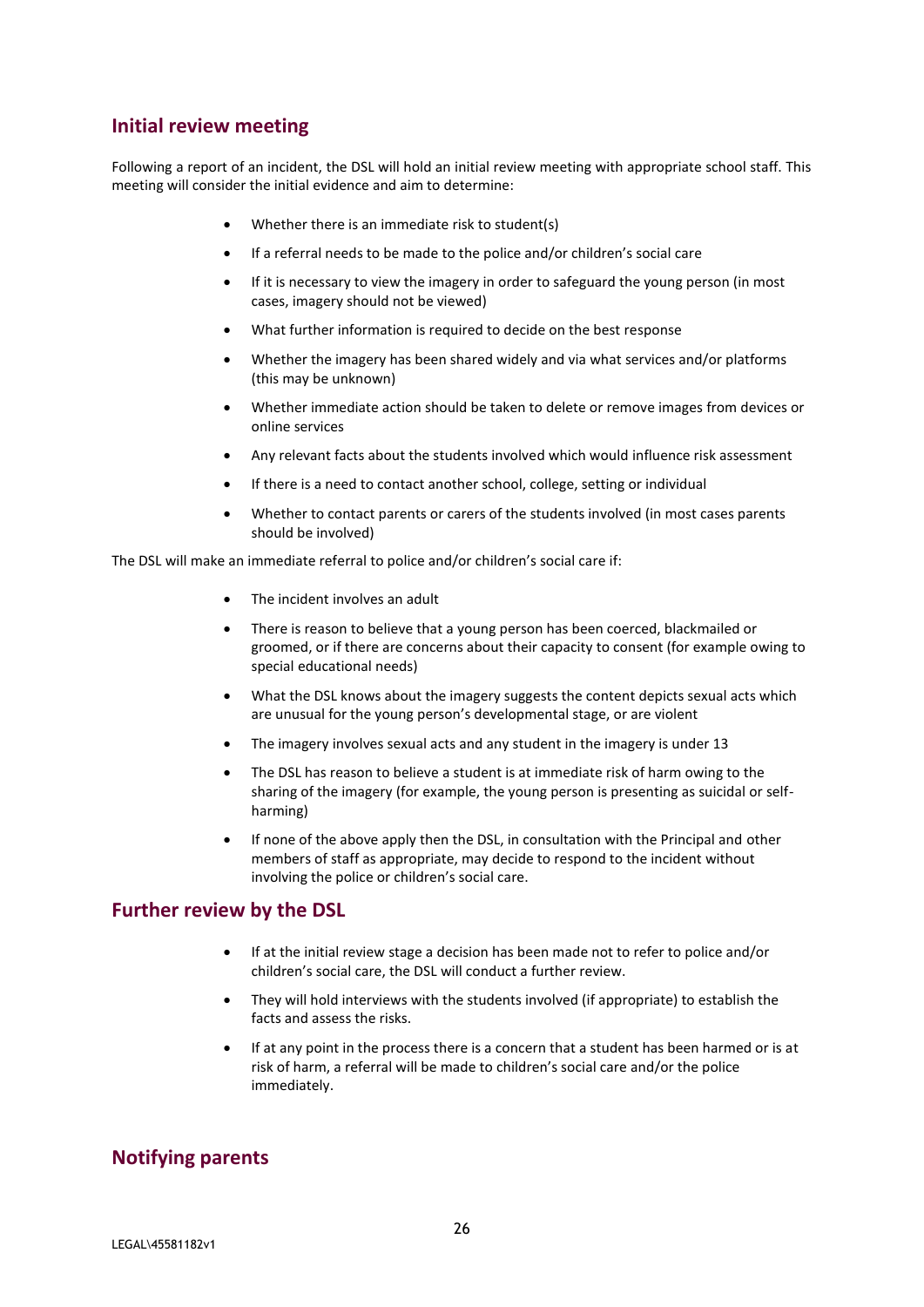The school will normally seek to discuss any concerns about a student with their parents. If the school believes that notifying parents could increase the risk to the child or exacerbate the problem, advice will first be sought from children's social care and/or the police before parents are notified.

## **Referral to children's social care**

The DSL will make a referral to children's social care if it is believed that a student is suffering or is at risk of suffering significant harm. The student (subject to their age and understanding) and the parents will be told that a referral is being made, unless to do so would increase the risk to the child.

## **Reporting directly to child protection agencies**

Staff should follow the reporting procedures outlined in this policy. However, they may also share information directly with children's social care or the police if they are convinced that a direct report is required or if the Designated Safeguarding Lead, the deputies, the principal or the chair of governors are not available and a referral is required immediately.

## **Confidentiality and sharing information**

Child protection issues necessitate a high level of confidentiality. Staff should only discuss concerns with the Designated Safeguarding Lead, headteacher or chair of governors.

#### **Sharing information**

The DSL will normally obtain consent from the student and/or parents to share child protection information. Where there is good reason to do so, the DSL may share information *without* consent, and will record the reason for deciding to do so.

Information sharing will take place in a timely and secure manner and only when it is necessary and proportionate to do so and the information to be shared is relevant, adequate and accurate.

Information sharing decisions will be recorded, whether or not the decision is taken to share.

The GDPR and the Data Protection Act 2018 do not prevent school staff from sharing information with relevant agencies, where that information may help to protect a child. If any member of staff receives a request from a student or parent to see child protection records, they will refer the request to the Data Protection Officer.

#### **Storing information**

Child protection information will be stored separately from the student's school file and the school file will be 'tagged' to indicate that separate information is held.

## **Special Circumstances**

#### **Looked after children**

We will ensure that staff have the skills, knowledge and understanding to keep looked-after children and previously looked-after children safe. In particular, we will ensure that:

Appropriate staff have relevant information about children's looked after legal status, contact arrangements with birth parents or those with parental responsibility, and care arrangements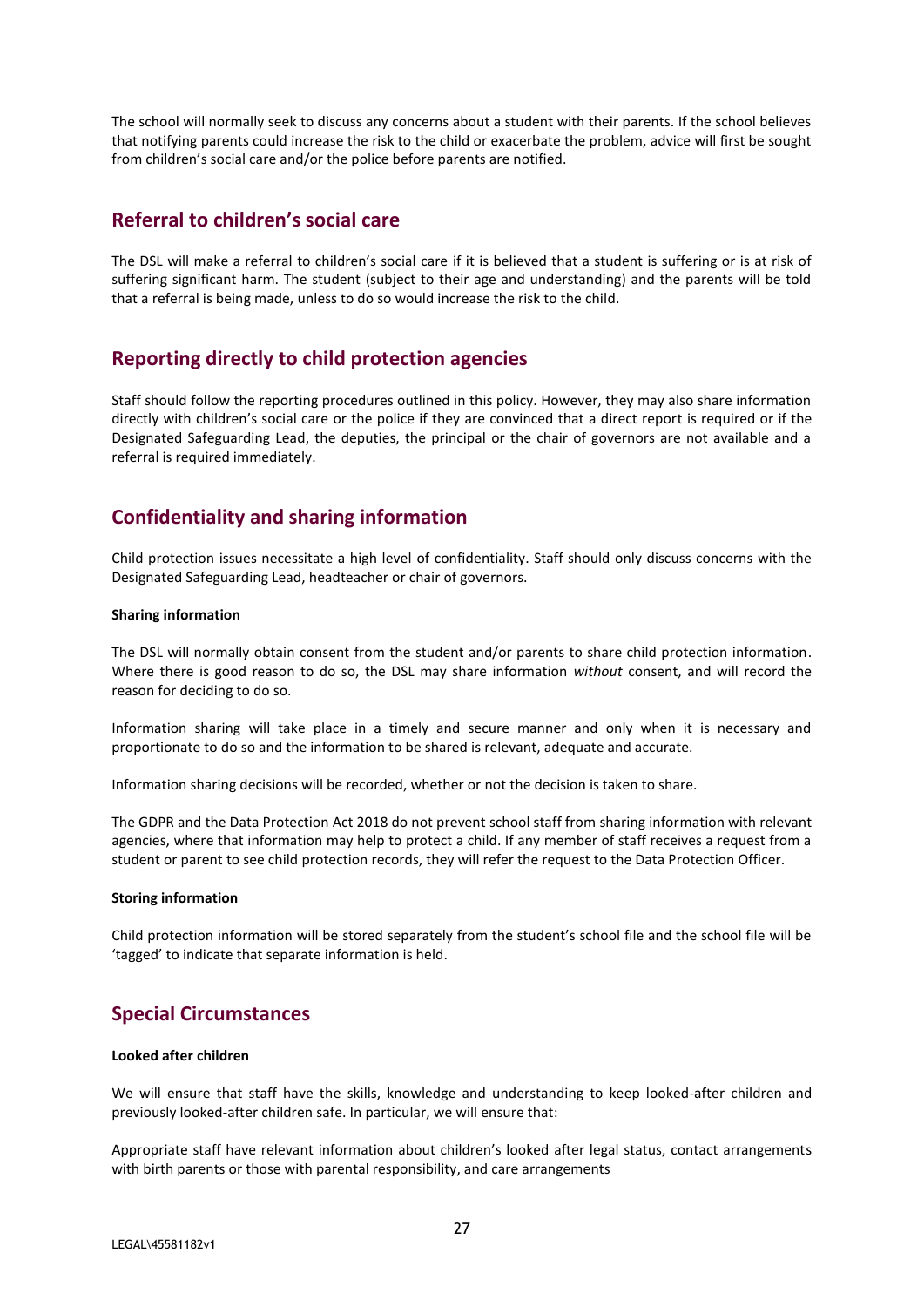The DSL has details of children's social workers and relevant virtual school heads

We have appointed a designated teacher, SENCO, who is responsible for promoting the educational achievement of looked-after children and previously looked-after children in line with [statutory guidance.](https://www.gov.uk/government/publications/designated-teacher-for-looked-after-children)

The designated teacher is appropriately trained and has the relevant qualifications and experience to perform the role.

As part of their role, the designated teacher will:

- Work closely with the DSL to ensure that any safeguarding concerns regarding lookedafter and previously looked-after children are quickly and effectively responded to
- Work with virtual school heads to promote the educational achievement of looked-after and previously looked-after children, including discussing how pupil premium plus funding can be best used to support looked-after children and meet the needs identified in their personal education plans

#### **Children who have a social worker**

Children may need a social worker due to safeguarding or welfare needs. Local authorities will share this information with us, and the DSL will hold and use this information to inform decision about safeguarding and promoting the child's welfare.

#### **Work Experience**

The academy has procedures to safeguard students undertaking work experience, including arrangements for checking people who provide placements and supervise students on work experience which are in accordance with statutory guidance.

#### **Private fostering arrangements**

A private fostering arrangement occurs when someone other than a parent or a close relative cares for a child for a period of 28 days or more, with the agreement of the child's parents. It applies to children under the age of 16, or aged under 18 if the child is disabled. By law, a parent, private foster carer or other persons involved in making a private fostering arrangement must notify children's services as soon as possible.

Where a member of staff becomes aware that a student may be in a private fostering arrangement they will tell the DSL and the school will notify the local authority of the circumstances.

## **Mobile phones and cameras**

Staff are allowed to bring their personal phones to school for their own use, but will limit such use to noncontact time when students are not present. Staff members' personal phones will remain in their bags or cupboards during contact time with students.

Staff will not take pictures or recordings of students on their personal phones or cameras. The academy will provide staff with a camera or a mobile phone (for off-site visits) to take photos of events, activities or student work.

We will follow the General Data Protection Regulation and Data Protection Act 2018 when taking and storing photos and recordings for use in the school.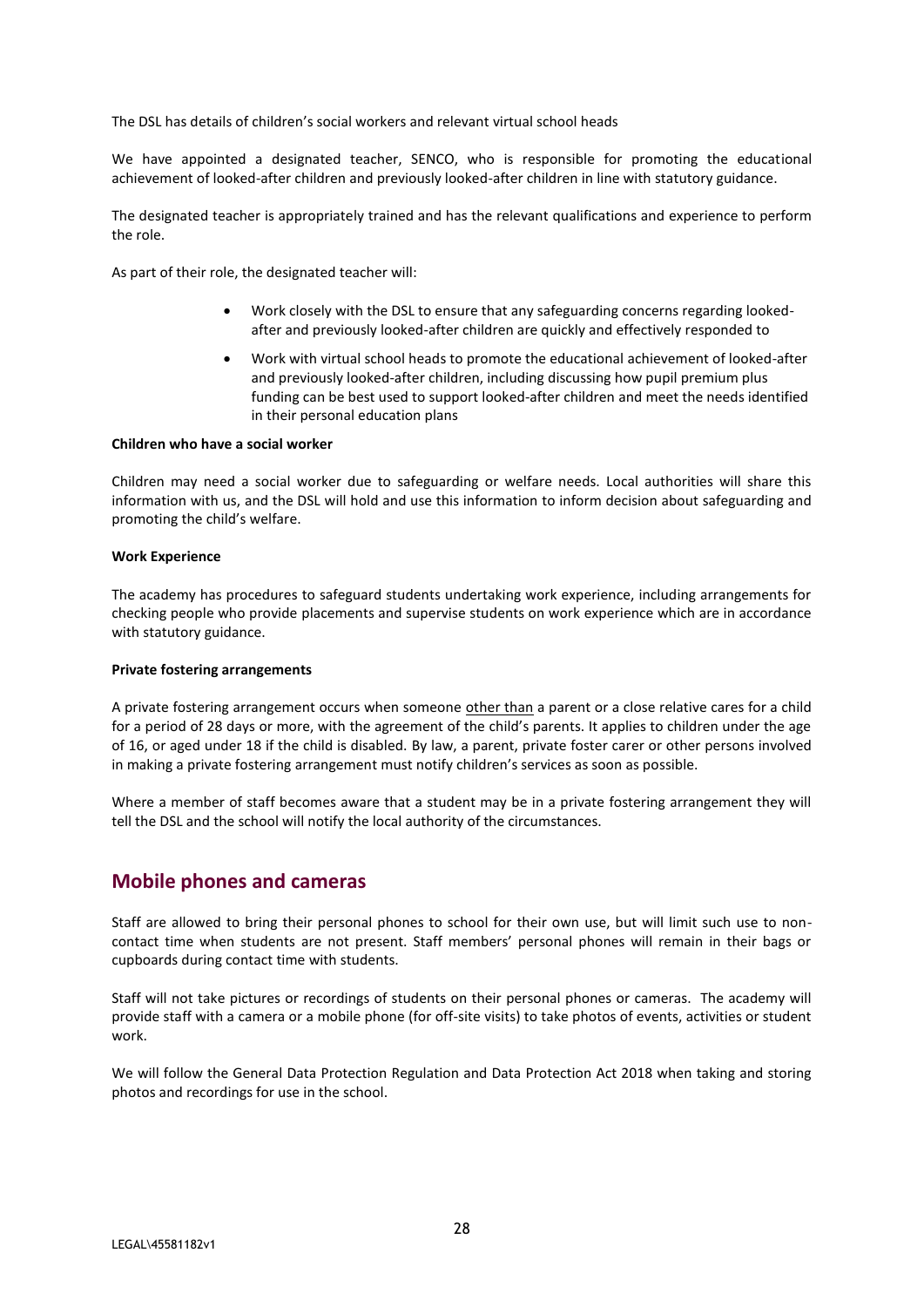## **Record-keeping**

We will hold records in line with our records retention schedule.

All safeguarding concerns, discussions, decisions made and the reasons for those decisions, must be recorded in writing. If you are in any doubt about whether to record something, discuss it with the DSL.

Non-confidential records will be easily accessible and available. Confidential information and records will be held securely and only available to those who have a right or professional need to see them.

Safeguarding records relating to individual children will be retained for a reasonable period of time after they have left the school.

If a child for whom the school has, or has had, safeguarding concerns moves to another school, the DSL will ensure that their child protection file is forwarded promptly and securely, and separately from the main student file. In addition, if the concerns are significant or complex, and/or social services are involved, the DSL will speak to the DSL of the receiving school and provide information to enable them to have time to make any necessary preparations to ensure the safety of the child.

All safeguarding concerns are now logged onto My Concern. Files will be electronically transferred to receiving schools/colleges if they have this system.

Records are logged on paper and stored securely on the child's safeguarding file, and electronically to My Concern

All safeguarding information is kept in a locked cabinet in the Deputy Safeguarding Leads office

Only Designated Safeguarding Leads have access to Safeguarding information. This information is held in the Deputy Safeguarding Leads office.

Information is shared with outside agencies through secure encrypted email or in meetings with the appropriate professionals. Information is only shared with parental permission or when a child or person is believed to be at significant risk of harm if information is not shared.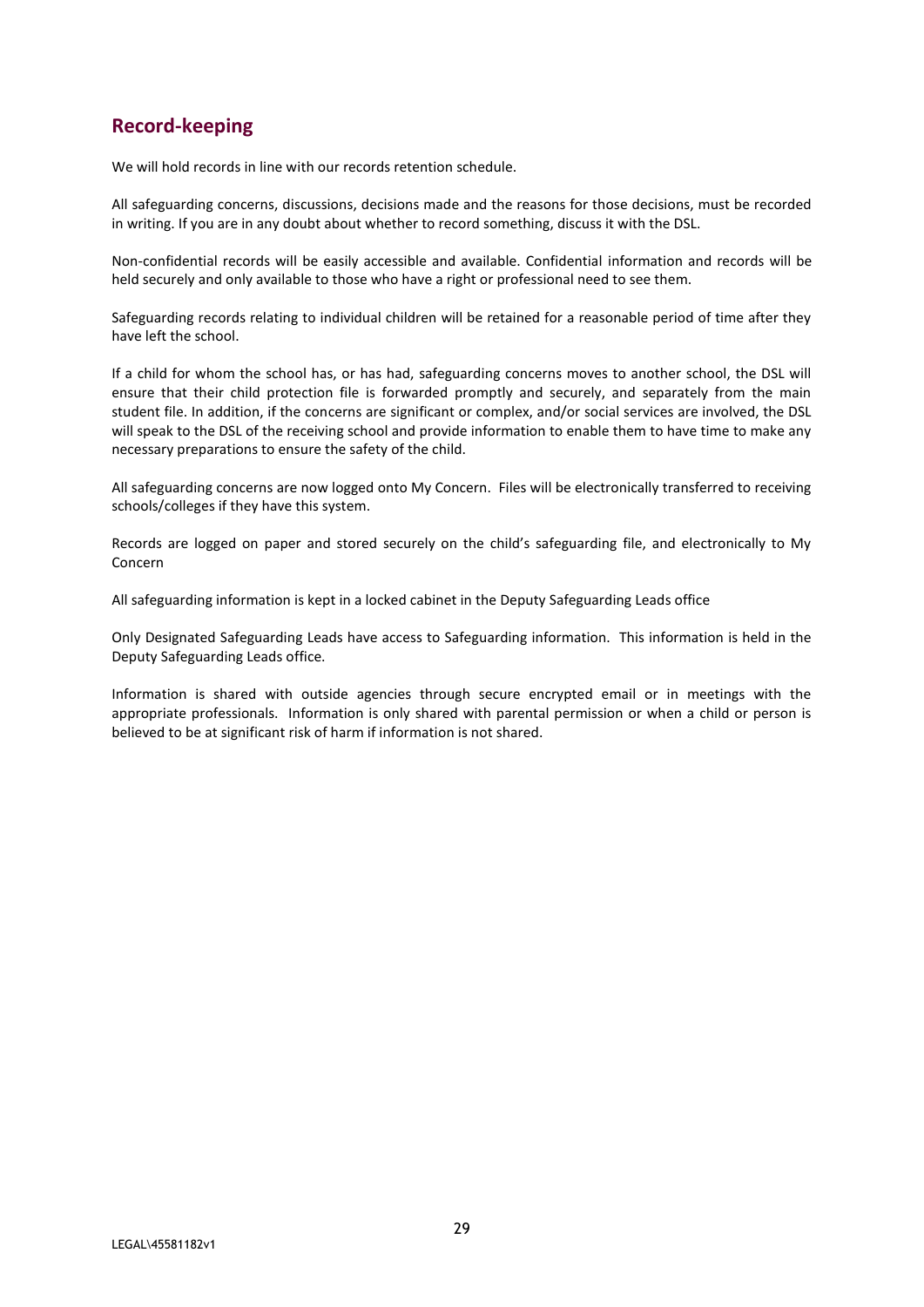## **Appendix One - Four categories of abuse**

It is vital that staff are also aware of the range of behavioural indicators of abuse and report any concerns to the designated safeguarding lead. It is the responsibility of staff to report their concerns.

All staff should be aware that abuse, neglect and safeguarding issues are rarely stand-alone events that can be covered by one definition or label. In most cases, multiple issues will overlap with one another.

## **1 Physical abuse**

Physical abuse is a form of abuse which may involve hitting, shaking, throwing, poisoning, burning or scalding, drowning, suffocating or otherwise causing physical harm to a child. Physical harm may also be caused when a parent or carer fabricates the symptoms of, or deliberately induces, illness in a child.

#### **Indicators of physical abuse**

The following may be indicators of physical abuse:

- have bruises, bleeding, burns, bites, fractures or other injuries
- show signs of pain or discomfort
- keep arms and legs covered, even in warm weather
- be concerned about changing for PE or swimming
- An injury that is not consistent with the account given
- Symptoms of drug or alcohol intoxication or poisoning
- Inexplicable fear of adults or over-compliance
- Violence or aggression towards others including bullying
- Isolation from peers

## **2 Emotional abuse**

Emotional abuse is the persistent emotional maltreatment of a child such as to cause severe and persistent adverse effects on the child's emotional development. It may involve conveying to a child that they are worthless or unloved, inadequate, or valued only insofar as they meet the needs of another person. It may include not giving the child opportunities to express their views, deliberately silencing them or 'making fun' of what they say or how they communicate. It may feature age or developmentally inappropriate expectations being imposed on children. These may include interactions that are beyond a child's developmental capability, as well as overprotection and limitation of exploration and learning, or preventing the child participating in normal social interaction. It may involve seeing or hearing the ill-treatment of another. It may involve serious bullying (including cyber bullying), causing children frequently to feel frightened or in danger, or the exploitation or corruption of children. Some level of emotional abuse is involved in all types of maltreatment of a child, although it may occur alone.

#### **Indicators of emotional abuse**

The following may be indicators of emotional abuse:

- The child consistently describes him/herself in negative ways
- Over-reaction to mistakes
- Delayed physical, mental or emotional development
- Inappropriate emotional responses, fantasies
- Self-harm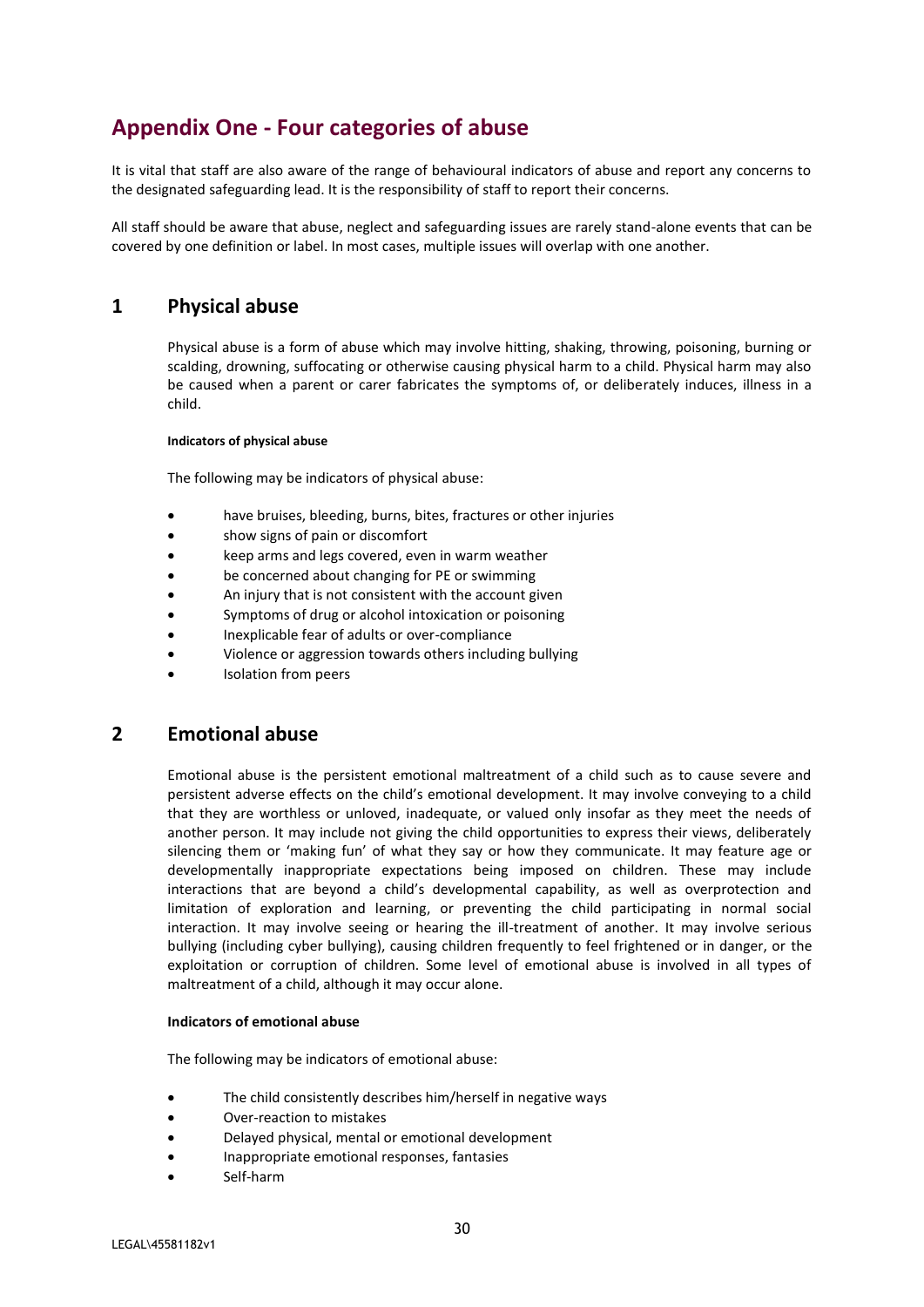- drug or solvent abuse
- Running away
- Appetite disorders anorexia nervosa, bulimia; or
- Soiling, smearing faeces, enuresis

## **3 Sexual abuse**

Sexual abuse involves forcing or enticing a child or young person to take part in sexual activities, not necessarily involving a high level of violence, whether or not the child is aware of what is happening. The activities may involve physical contact, including assault by penetration (for example, rape or oral sex) or non-penetrative acts such as masturbation, kissing, rubbing and touching outside of clothing. They may also include non-contact activities, such as involving children in looking at, or in the production of, sexual images, watching sexual activities, encouraging children to behave in sexually inappropriate ways, or grooming a child in preparation for abuse. Sexual abuse is not solely perpetrated by adult males. Women can also commit acts of sexual abuse, as can other children.

## **Indicators of sexual abuse**

The following may be indicators of sexual abuse:

- Sexually explicit play or behaviour or age-inappropriate knowledge
- Aggressive behaviour including sexual harassment or molestation
- Reluctance to undress for PE or swimming
- Anal or vaginal discharge, soreness or scratching
- Bruises or scratches in the genital area
- Reluctance to go home
- Refusal to communicate
- Depression or withdrawal
- isolation from peer group
- Eating disorders, for example anorexia nervosa and bulimia
- self-harm
- substance abuse
- acquire gifts such as money or a mobile phone from new 'friends'

## **4 Neglect**

Neglect is the persistent failure to meet a child's basic physical and/or psychological needs, likely to result in the serious impairment of the child's health or development. Neglect may occur during pregnancy, for example, as a result of maternal substance abuse. Once a child is born, neglect may involve a parent or carer failing to:

- provide adequate food, clothing and shelter (including exclusion from home or abandonment);
- protect a child from physical and emotional harm or danger;
- ensure adequate supervision (including the use of inadequate care-givers); or
- ensure access to appropriate medical care or treatment. It may also include neglect of, or unresponsiveness to, a child's basic emotional needs.

#### **Indicators of neglect**

The following may be indicators of neglect:

• Constant hunger or stealing, scavenging and/or hoarding food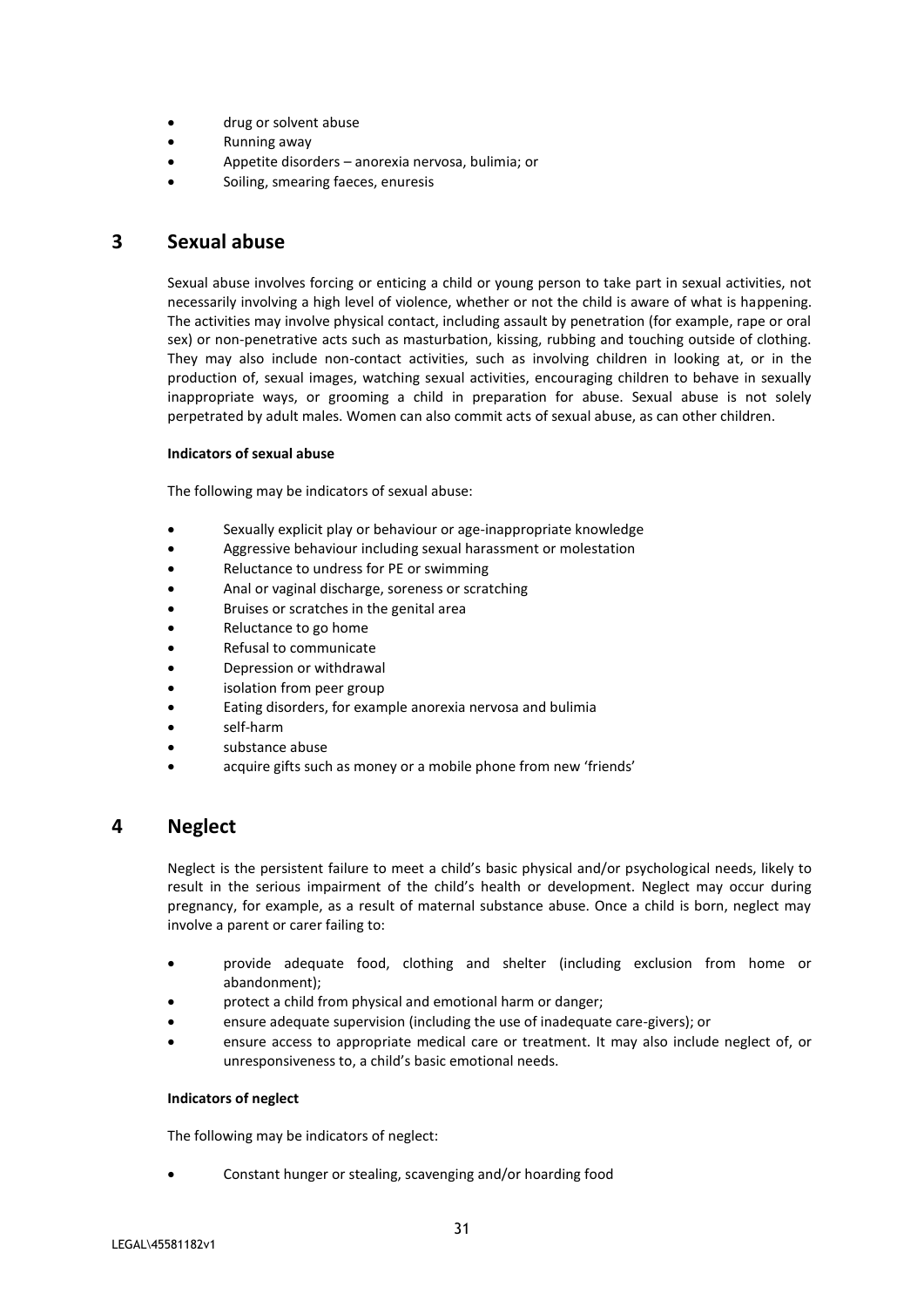- Frequent tiredness
- Frequently dirty or unkempt
- Poor attendance or often late<br>• Poor concentration
- Poor concentration
- Illnesses or injuries that are left untreated
- Failure to achieve developmental milestones or to develop intellectually or socially
- Responsibility for activity that is not age appropriate such as cooking, ironing, caring for siblings
- The child is left at home alone or with inappropriate carers